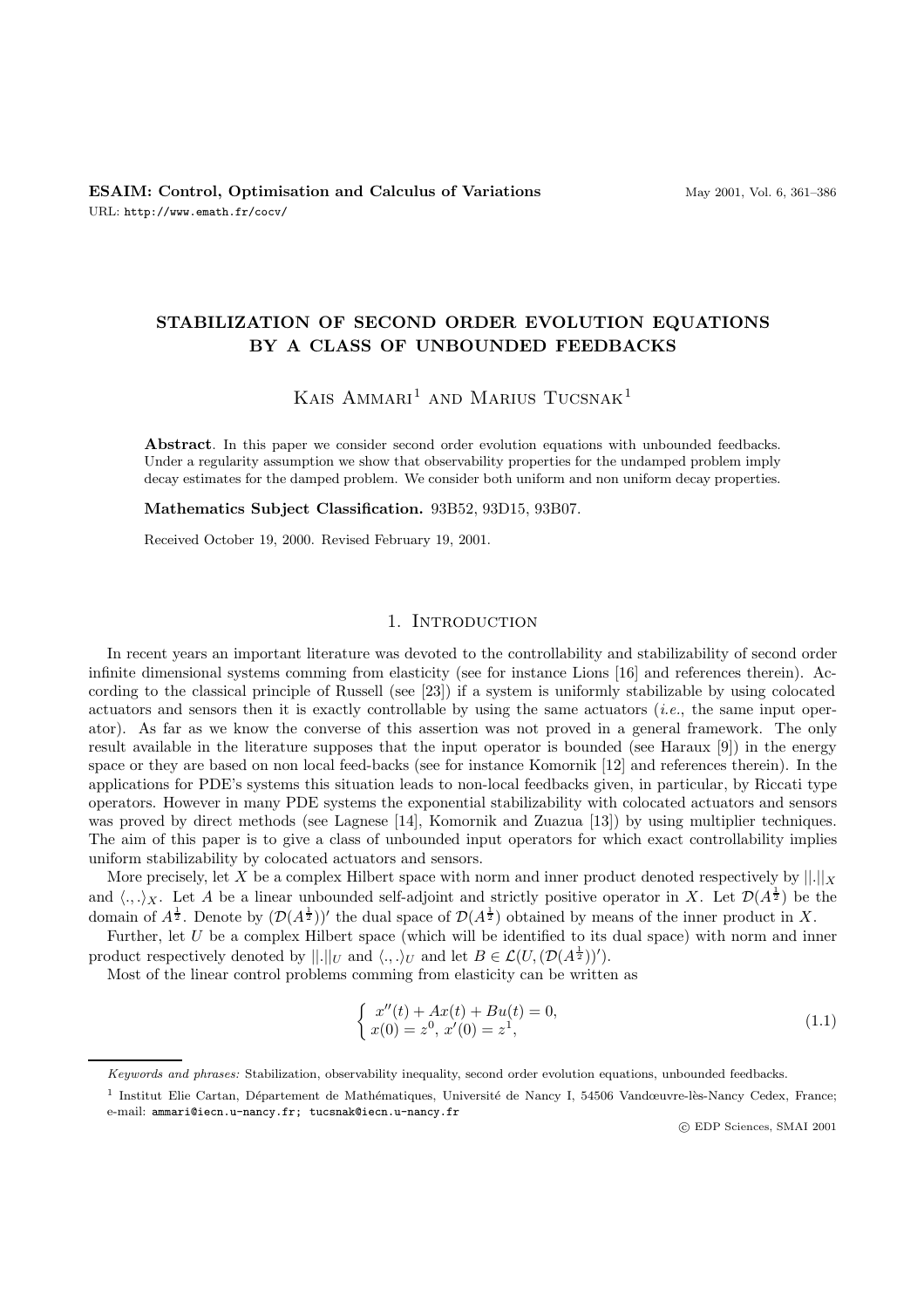where  $x : [0, T] \to X$  is the state of the system,  $u \in L^2(0, T; U)$  is the input function and we denoted the differentiation with respect to time by  $\lq\lq r$ .

We define the energy of  $x(t)$  at instant t by

$$
E(x(t)) = \frac{1}{2} \left\{ ||x'(t)||_X^2 + ||A^{\frac{1}{2}}x(t)||_X^2 \right\}.
$$

Simple formal calculations give

$$
E(x(0)) - E(x(t)) = -\langle Bu(t), x'(t) \rangle_{\mathcal{D}(A^{\frac{1}{2}}), (\mathcal{D}(A^{\frac{1}{2}}))^{\prime}}, \qquad \forall \ t \ge 0.
$$
 (1.2)

This is why, in many problems, coming in particular from elasticity, the input  $u$  is given in the feedback form  $u(t) = B^*x'(t)$ , which obviously gives a nonincreasing energy and which corresponds to colocated actuators and sensors. The aim of this paper is to give sufficient conditions making the corresponding closed loop system

$$
x''(t) + Ax(t) + BB^*x'(t) = 0,\t(1.3)
$$

$$
x(0) = x^0, x'(0) = x^1,
$$
\n(1.4)

uniformly stable in the energy space  $\mathcal{D}(A^{\frac{1}{2}}) \times X$ . In the case of non uniform stability we give sufficient conditions for weaker decay properties.

In order to obtain the characterization of decay properties of the damped problem *via* observability inequalities for the conservative problem we will use the assumption below. This assumption is less restrictive than the boundedness of  $B$  which was the basic hypothesis in [9].

#### (H)

If  $\beta > 0$  is fixed and  $C_{\beta} = \bigg\{\lambda \in \mathbb{C} \mid Re\lambda = \beta \bigg\}$ , the function

$$
\lambda \in \mathbb{C}_{+} = \left\{ \lambda \in \mathbb{C} \mid Re \lambda > 0 \right\} \to H(\lambda) = \lambda B^* (\lambda^2 I + A)^{-1} B \in \mathcal{L}(U)
$$
\n(1.5)

is bounded on  $C_\beta$ .

An equivalent statement of (H) is given at Section 3. Under this alternative form this assumption can be verified for PDE systems (such as the systems in the examples below), by proving results called (in the PDE community) "hidden regularity results".

The main novelties brought in by this paper are the following:

- (a) we give a sufficient and necessary condition for the exponential stability of all finite energy solutions of  $(1.3, 1.4)$  by using only the undamped problem (*i.e.* corresponding to  $B = 0$  in (1.3));
- (b) in the case of non exponential stability in the energy space we give an explicit decay rate for all initial data lying in a more regular space.

Our approach has common points with the result obtained in [9] for feedbacks which are bounded in the energy space. The main difference is that we replace the assumption of boundedness of  $B$  by the assumption  $(H)$ . Moreover our methods are related to those proposed in [28] for a general class of first order systems (see the comming paper [26] for a description of the connections between our results and those in [28]).

The paper is organized as follows. In the second section we give precise statements of the main results. Some regularity results implied by (H) are given in Section 3. Section 4 contains the proof of the main results. The last section is devoted to some applications.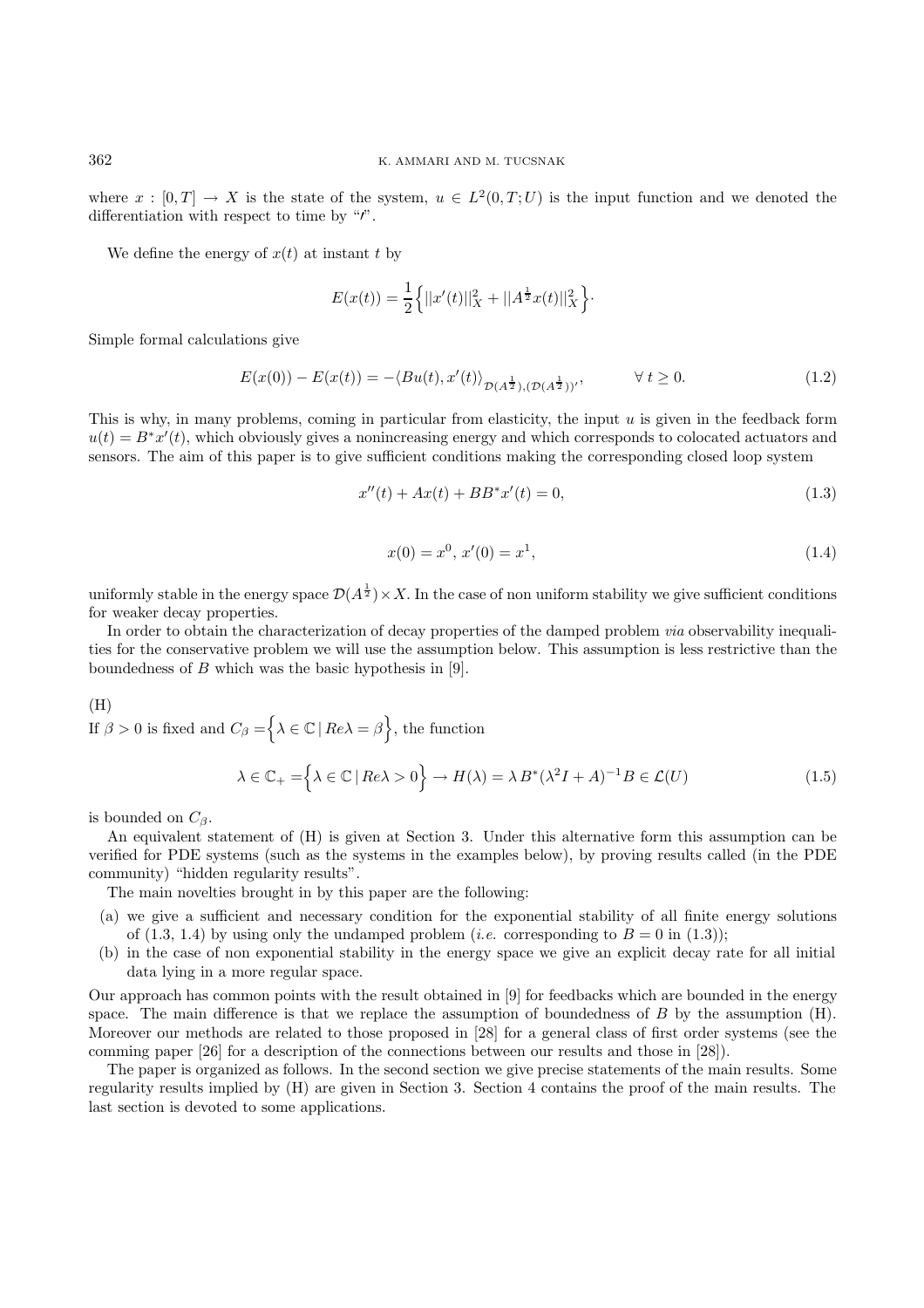#### 2. STATEMENT OF THE MAIN RESULTS

Let  $x(t)$  be a solution of (1.3, 1.4). Simple formal calculations show that a sufficiently smooth solution of (1.3, 1.4) satisfies the energy estimate

$$
E(x(0)) - E(x(t)) = \int_0^t ||B^*x'(s)||_U^2 ds, \qquad \forall t \ge 0.
$$
 (2.1)

In particular (2.1) implies that

$$
E(x(t)) \le E(x(0)), \ \forall t \ge 0.
$$

Estimate above suggests that the natural well-posedness space for  $(1.3, 1.4)$  is  $V \times X$  where  $V = \mathcal{D}(A^{\frac{1}{2}})$  and  $||x||_V = ||A^{\frac{1}{2}}x||_X, \forall x \in V.$ 

The existence and uniqueness of finite energy solutions of (1.3, 1.4) can be obtained by standard semigroup methods. This why the results below are given without proofs.

**Proposition 2.1.** Suppose that  $(x^0, x^1) \in V \times X$ . Then the problem (1.3, 1.4) admits a unique solution

$$
x(t) \in C(0,T;V) \cap C^1(0,T;X)
$$

such that  $B^*x(.) \in H^1(0,T;U)$  and

$$
\|(B^*x)'(\cdot)\|_{L^2(0,T;U)}^2 \le C \|(x^0, x^1)\|_{V \times X}^2,\tag{2.2}
$$

where the constant  $C > 0$  is independent of  $(x^0, x^1)$ . Moreover  $x(t)$  satisfies the energy estimate (2.1).

Let us now consider the problem

$$
\phi''(t) + A\phi(t) = 0,\tag{2.3}
$$

$$
\phi(0) = x^0, \, \phi'(0) = x^1. \tag{2.4}
$$

It is well known that  $(2.3, 2.4)$  is well-posed in  $\mathcal{D}(A) \times V$  and in  $V \times X$ .

The following theorem is a direct generalisation of the result in [9].

**Theorem 2.2.** Assume that the hypothesis  $(H)$  is verified. Then, the system described by  $(1.3, 1.4)$  is exponentially stable in  $V \times X$  if and only if there exists  $T > 0, C > 0$  such that

$$
\int_0^T ||(B^*\phi)'(t)||_U^2 dt \ge C ||(x^0, x^1)||_{V \times X}^2, \forall (x^0, x^1) \in \mathcal{D}(A) \times V.
$$
 (2.5)

**Remark 2.3.** Assumption (H) is not necessary for the implication: uniform exponential stability  $\Rightarrow$  (2.5). The latter follows from (indirectly) Russell's principle [23].

The statement of our second main result requires some notations.

Consider the unbounded linear operator

$$
\mathcal{A}_d: \mathcal{D}(\mathcal{A}_d) \to V \times X, \, \mathcal{A}_d = \left( \begin{array}{cc} 0 & I \\ -A & -BB^* \end{array} \right), \tag{2.6}
$$

where

$$
\mathcal{D}(\mathcal{A}_d) = \Big\{(u,v) \in V \times X, \, Au + BB^*v \in X, \, v \in V\Big\}.
$$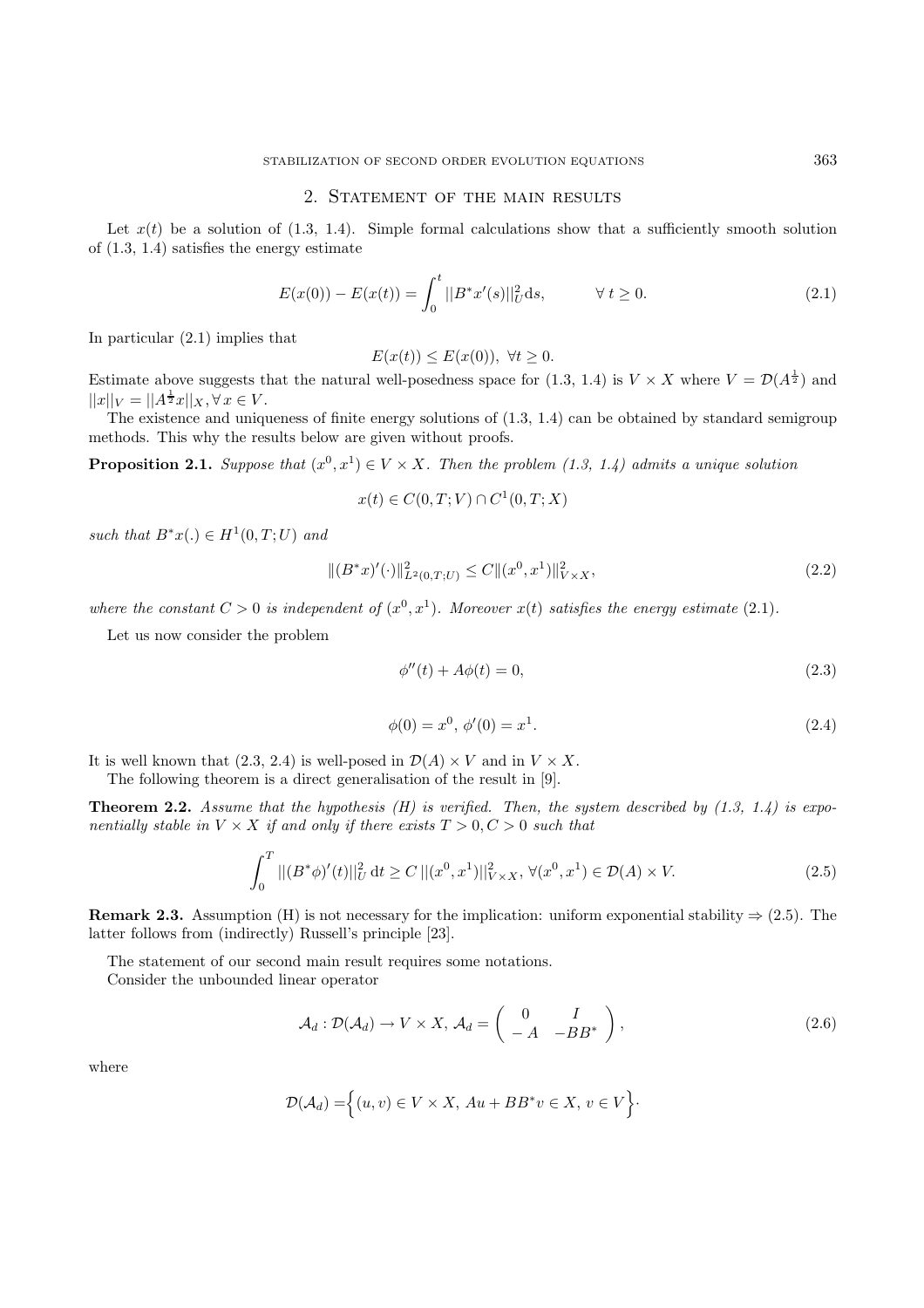Let  $X_1, X_2, Y_1, Y_2$  be four Banach spaces such that

$$
V \times X \subset X_1 \times X_2, \, \mathcal{D}(\mathcal{A}_d) \subset Y_1 \times Y_2 \subset V \times X,
$$

$$
\forall z \in \mathcal{D}(\mathcal{A}_d), ||z||_{\mathcal{D}(\mathcal{A}_d)} \sim ||z||_{Y_1 \times Y_2}
$$

and

$$
[Y_1 \times Y_2, X_1 \times X_2]_{\theta} = V \times X,\tag{2.7}
$$

for a fixed real number  $\theta \in ]0,1[$ , where  $[.,.]_{\theta}$  denotes the interpolation space (see for instance Triebel [24]).

Let  $\mathcal{G}: \mathbb{R}_+ \to \mathbb{R}_+$  such that  $\mathcal{G}$  is continuous, invertible, increasing on  $\mathbb{R}_+$  and suppose that the function  $x \to \frac{1}{x^{\frac{\theta}{1-\theta}}} \mathcal{G}(x)$  increasing on  $(0, 1)$ .

In the case of non exponential decay in the energy space we give explicit decay estimates valid for regular initial data, as stated in the result below:

**Theorem 2.4.** Assume that assumption  $(H)$  is verified and that the function  $G$  satisfies assumptions above. Then the following assertions hold true:

1. If for all  $(x^0, x^1) \in \mathcal{D}(A) \times V$  we have

$$
\int_0^T ||(B^*\phi)'(t)||_U^2 dt \ge C ||(x^0, x^1)||_{V \times X}^2 \mathcal{G}\left(\frac{||(x^0, x^1)||_{X_1 \times X_2}^2}{||(x^0, x^1)||_{V \times X}^2}\right),
$$
\n(2.8)

for some constant  $C > 0$  then there exists a constant  $C_1 > 0$  such that for all  $t > 0$  and for all  $(x^0, x^1)$  $\in \mathcal{D}(\mathcal{A}_d)$  we have

$$
E(x(t)) \le C_1 \left[ \mathcal{G}^{-1} \left( \frac{1}{1+t} \right) \right]^{\frac{\theta}{1-\theta}} ||(x^0, x^1)||^2_{\mathcal{D}(\mathcal{A}_d)}.
$$
 (2.9)

2. If for all  $(x^0, x^1) \in \mathcal{D}(A) \times V$  we have

$$
\int_{0}^{T}||(B^*\phi)'(t)||_{U}^{2}dt \ge C||(x^0, x^1)||_{X_1 \times X_2}^{2},
$$
\n(2.10)

for some constant  $C > 0$  then there exists a constant  $C_2 > 0$  such that for all  $t > 0$  and for all  $(x^0, x^1)$  $\in \mathcal{D}(\mathcal{A}_d)$  we have

$$
E(x(t)) \le \frac{C_2}{(1+t)^{\frac{\theta}{1-\theta}}} \left| |(x^0, x^1)| \right|_{\mathcal{D}(\mathcal{A}_d)}^2. \tag{2.11}
$$

**Remark 2.5.** 1. Estimates similar to (2.11) were first given by Russell [22] in the case of bounded feedback controls. Russell's method cannot be directly extended to unbounded feedbacks.

2. If  $\theta \in (0, \frac{1}{2})$  then the identity function satisfies the assumptions on G in Theorem 2.4. In this case (2.11) is a consequence of (2.9). However if  $\theta \in (\frac{1}{2}, 1)$  then the identity function does not satisfy the assumptions on G in the Theorem 2.4. In this second case  $(2.11)$  is not a consequence of  $(2.9)$ .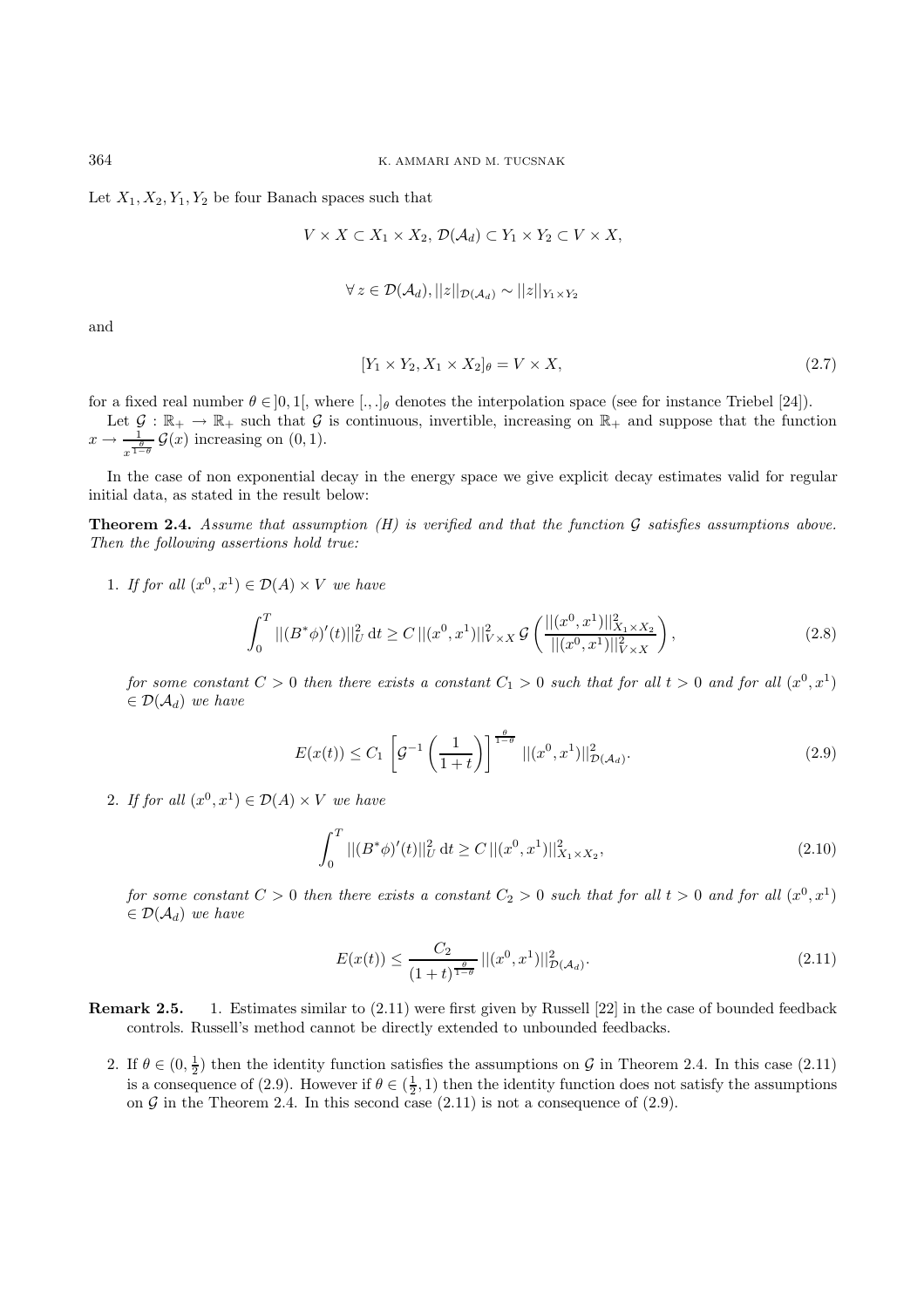#### 3. Some regularity results

Consider the evolution problem

$$
y''(t) + Ay(t) = Bv(t),
$$
\n(3.1)

$$
y(0) = y'(0) = 0.\t\t(3.2)
$$

A natural question is the regularity of y when  $v \in L^2(0,T;U)$ . By applying standard energy estimates we can easily check that  $y \in C(0,T;X) \cap C^1(0,T;V')$ . However if B satisfies a certain admissibility condition then y is more regular. More precisley the following result, which is a version of the general transposition method (see, for instance, Lions and Magenes [17]), holds true.

**Lemma 3.1.** Suppose that  $v \in L^2(0,T;U)$  and that the solutions  $\phi$  of (2.3, 2.4) are such that  $B^*\phi(.)$  $\in H^1(0,T;U)$  and there exists a constant  $C > 0$  such that

$$
\|(B^*\phi)'(\cdot)\|_{L^2(0,T;U)} \le C \|(x^0, x^1)\|_{V \times X}, \qquad \forall (x^0, x^1) \in V \times X. \tag{3.3}
$$

Then the problem  $(3.1, 3.2)$  admits a unique solution having the regularity

$$
y \in C(0, T; V) \cap C^{1}(0, T; X). \tag{3.4}
$$

Proof. Let

$$
\mathcal{D}(\mathcal{A}) = \mathcal{D}(A) \times V
$$

and denote by  $[\mathcal{D}(\mathcal{A})]'$  the dual space of  $\mathcal{D}(\mathcal{A})$  with respect to the pivot space  $V \times X$ .

If we put  $Z = \begin{pmatrix} y \\ y \end{pmatrix}$  $y^{\prime}$ it is clear that  $(3.1, 3.2)$  can be written as

$$
Z' + \mathcal{A}Z(t) = \mathcal{B}v(t), Z(0) = 0,
$$

where

$$
\mathcal{A} = \begin{pmatrix} 0 & -I \\ A & 0 \end{pmatrix} : V \times X \to [\mathcal{D}(\mathcal{A})]',
$$

$$
\mathcal{B} = \begin{pmatrix} 0 \\ B \end{pmatrix} : U \to [\mathcal{D}(\mathcal{A})]',
$$

It well known that A is a skew adjoint operator so it generates a group of isometries in  $[\mathcal{D}(\mathcal{A})]'$ , denoted by  $\mathcal{S}(t)$ . After simple calculations we get that the operator  $\mathcal{B}^* : \mathcal{D}(\mathcal{A}) \to U$  is given by

$$
\mathcal{B}^* \left( \begin{array}{c} u \\ v \end{array} \right) = B^* v, \, \forall \, (u, v) \in \mathcal{D}(\mathcal{A}).
$$

This implies that

$$
\mathcal{B}^*\mathcal{S}^*(t) \begin{pmatrix} x^0 \\ x^1 \end{pmatrix} = B^*\phi', \,\forall \, (x^0, x^1) \in \mathcal{D}(\mathcal{A}),
$$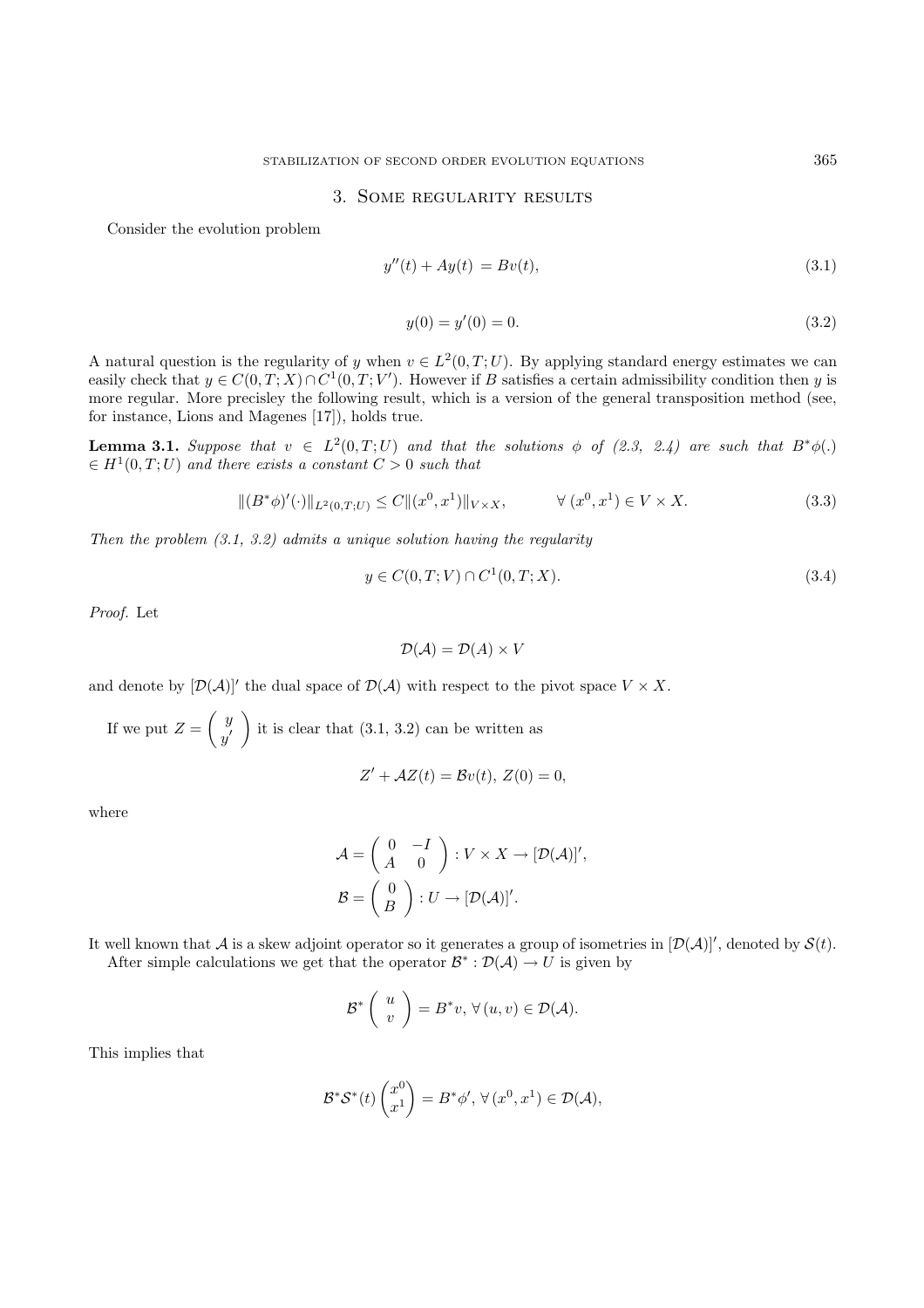with  $\phi$  satisfying (2.3, 2.4). From the inequality above and (3.3) we deduce that there exists a constant  $C > 0$ such that

$$
\int_0^T \left| \left| \mathcal{B}^* \mathcal{S}^*(t) \left( \begin{array}{c} x^0 \\ x^1 \end{array} \right) \right| \right|_U^2 dt \leq C \left| \left| (x^0, x^1) \right| \right|_{V \times X}^2, \forall (x^0, x^1) \in \mathcal{D}(\mathcal{A}).
$$

According to Theorem 3.1 in [6] (p. 187) the inequality above implies the interior regularity (3.5).

**Proposition 3.2.** Suppose that  $v \in L^2(0,T;U)$  and that the problem (3.1, 3.2) admits a unique solution having the regularity

$$
y \in C(0, T; V) \cap C^{1}(0, T; X). \tag{3.5}
$$

Then hypothesis (H) holds if and only if  $B^*y(.) \in H^1(0,T;U)$  and there exists a constant  $C > 0$  such that

$$
\|(B^*y)'(\cdot)\|_{L^2(0,T;U)} \le C \|v\|_{L^2(0,T;U)}, \qquad \forall \, v \in L^2(0,T;U). \tag{3.6}
$$

*Proof.* As equation (3.1) is time reversible, after extending v by zero for  $t \in \mathbb{R} \setminus [0,T]$ , we can solve (3.1, 3.2), for  $t \in \mathbb{R}$ . By this way, we obtain a function, denoted also by y, such that

$$
y \in C(\mathbb{R}; V) \cap C^{1}(\mathbb{R}; X) \cap L^{2}(\mathbb{R}; V),
$$
  
\n
$$
y(t) = 0, \qquad \forall t \le 0,
$$
\n(3.7)

and y satisfies (3.1, 3.2) for all  $t \in \mathbb{R}$ .

Let  $\hat{y}(\lambda)$ , where  $\lambda = \gamma + i\eta$ ,  $\gamma > 0$  and  $\eta \in \mathbb{R}$ , be the Laplace (with respect to t) transform of y. Since y satisfies (3.7), estimate (3.6) is equivalent to the fact that the function  $t \to e^{-\gamma t} B^* y(t)$  belongs to  $H^1(\mathbb{R};U)$ and that there exists a constant  $M_1 > 0$  such that

$$
\|e^{-\gamma} \cdot B^* y(\cdot)\|_{H^1(\mathbb{R};U)}^2 \le M_1 \|v(\cdot)\|_{L^2(\mathbb{R};U)}^2.
$$

Equivalently, by the Parseval identity (see for instance Doetsch [8], p. 212), it suffices to prove that the function

$$
\eta \to (\gamma + i\eta) B^* \widehat{y}(\gamma + i\eta)
$$

belongs to  $L^2(\mathbb{R}_n;U)$ , for some  $\gamma > 0$ , and that there exists a constant  $M_2 > 0$  such that

$$
\|(\gamma+i\eta)B^*\widehat{y}(\gamma+i\eta)\|_{L^2(\mathbb{R}_\eta;U)}^2 \le M_2 \int_{-\infty}^{+\infty} ||\widehat{v}(\gamma+i\eta)||_U^2 d\eta. \tag{3.8}
$$

It can be easily checked that  $\hat{y}$  satisfies:

$$
\lambda^2 \widehat{y}(\lambda) + A\widehat{y}(\lambda) = B\widehat{v}(\lambda), \,\forall \, Re \lambda > 0. \tag{3.9}
$$

Relation above implies, for  $Re\lambda > 0$  that

$$
\lambda B^*\hat{y}(\lambda) = H(\lambda)\hat{v}(\lambda), \,\forall Re \,\lambda > 0,\tag{3.10}
$$

where  $H(\lambda)$  is defined in (1.5). Assumption (H) implies the existence of a constant  $M_2 > 0$  such that (3.8) holds true. This ends the proof of the fact that assumption (H) implies that  $(3.6)$  holds for all finite energy solution of (3.1, 3.2).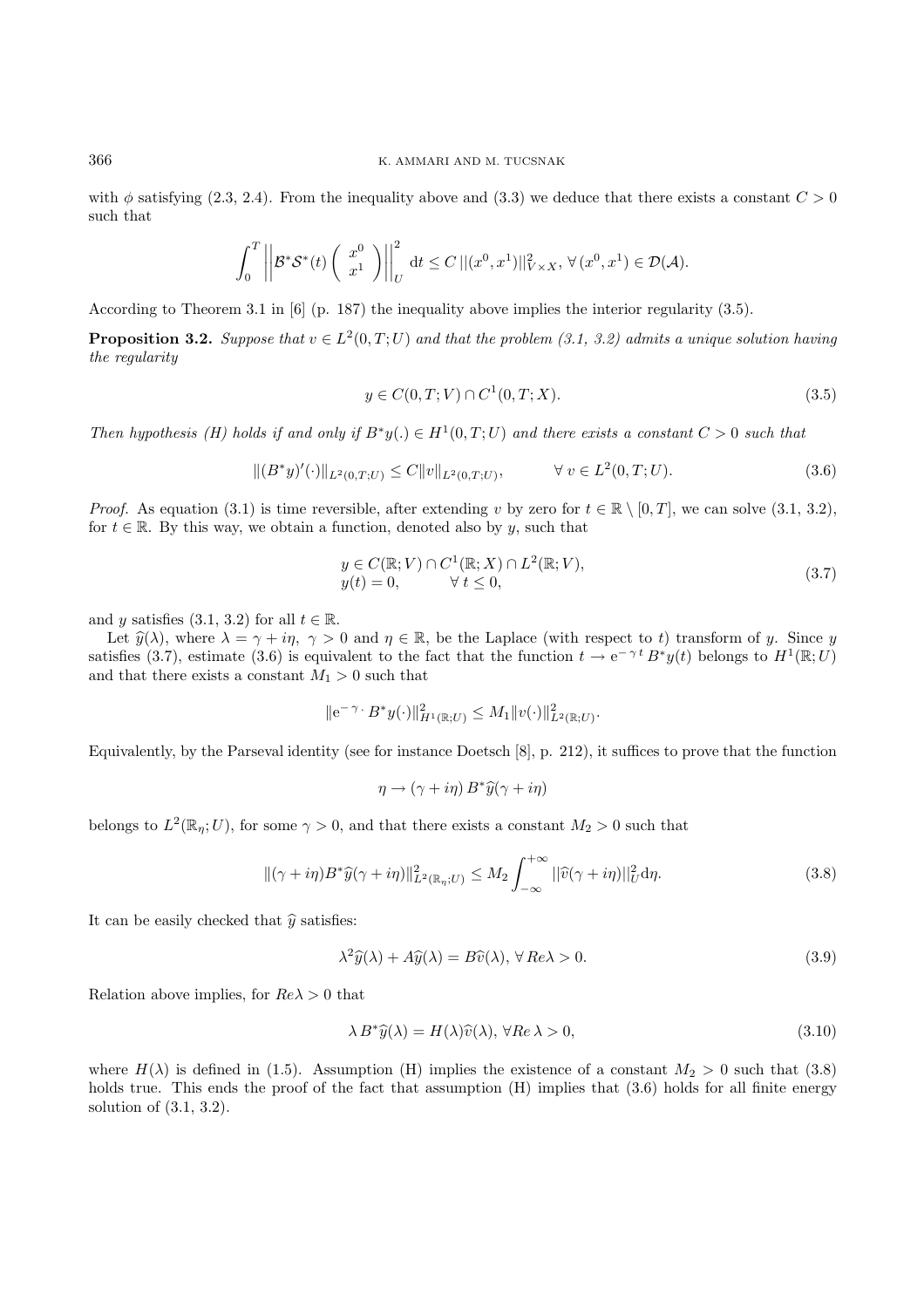Suppose now that (3.6) holds true. By using the time reversibility and the invariance with respect to translations (in time) of (3.1) we obtain that (3.1, 3.2) is well posed for all input  $v \in L^2(\mathbb{R}, U)$ , v compactly supported. More precisely, we have

$$
\int_{\text{supp}(v)} ||(B^*y)'(t)||_U^2 dt \le C \int_{\text{supp}(v)} ||v(t)||_U^2 dt,
$$

for all compactly supported  $v \in L^2(\mathbb{R}, U)$ , with the same constant as in (3.6).

Using (3.10) it follows that

$$
||H(\gamma + i\eta)\widehat{v}(\gamma + i\eta)||_{L^2(\mathbb{R}_\eta, U)}^2 \le C ||\widehat{v}(\lambda)||_{L^2(\mathbb{R}_\eta, U)}^2,
$$
\n(3.11)

for all compactly supported  $v \in L^2(\mathbb{R}, U)$ .

By density it follows that (3.11) holds for all  $v \in L^2(\mathbb{R}, U)$ . We have thus proved that (3.6) implies that (H) holds true.

**Proposition 3.3.** Suppose that hypothesis (H) is satisfied. Then for  $(x^0, x^1) \in V \times X$  we have that  $B^*\phi(.)$  $\in H^1(0,T;U)$  and there exist  $C,T > 0$  such that the solution  $\phi(t)$  of (2.3, 2.4) satisfies (3.3). In the other words assumption (H) implies (3.3).

*Proof.* Suppose that hypothesis (H) is satisfied. Let  $x(t) \in C(0,T;V) \cap C^1(0,T;X)$  be the unique solution of (1.3, 1.4). By Proposition 2.1 we know that  $B^*x \in H^1(0,T;U)$  and that (2.1) holds true. Let  $\phi$  be the solution of (2.3, 2.4). We clearly have  $\psi = x - \phi \in C(0,T;V) \cap C^1(0,T;X)$  and  $\psi$  satisfies

$$
\begin{cases} \psi''(t) + A\psi(t) = BB^*x'(t), \text{ in } C(0, T; V'),\\ \psi(0) = \psi'(0) = 0. \end{cases}
$$

By applying now Proposition 3.2 with  $v = B^*x' \in L^2(0,T;U)$  we obtain that

$$
\int_0^T ||(B^*\psi)'(t)||_U^2 dt \le C \int_0^T ||(B^*x)'(t)||_U^2 dt.
$$
\n(3.12)

Since  $B^*\phi = B^*x - B^*\psi$  relations (2.1) and (3.12) imply the conclusion of the proposition.

**Corollary 3.4.** Suppose that assumption (H) is satisfied. Then, for all  $v \in L^2(0,T;U)$ , problem (3.1, 3.2) admits a unique solution y satisfying  $(3.5)$  and  $(3.6)$ .

*Proof.* Suppose that assumption  $(H)$  is satisfied. Then Proposition 3.3 and Lemma 3.1 imply that problem  $(3.1,$ 3.2) admits a unique solution y satisfying (3.5). Finally Proposition 3.2 implies that y satisfies (3.6).

# 4. Proof of the main results

Let  $x(t) \in C(0,T;V) \cap C^1(0,T;X)$  be the solution of (1.3, 1.4). Then  $x(t)$  can be written as

$$
x(t) = \phi(t) + \psi(t),\tag{4.1}
$$

where  $\phi(t)$  satisfies (2.3, 2.4) and  $\psi(t)$  satisfies

$$
\psi''(t) + A\psi(t) = -BB^*x'(t),\tag{4.2}
$$

$$
\psi(0) = \psi'(0) = 0. \tag{4.3}
$$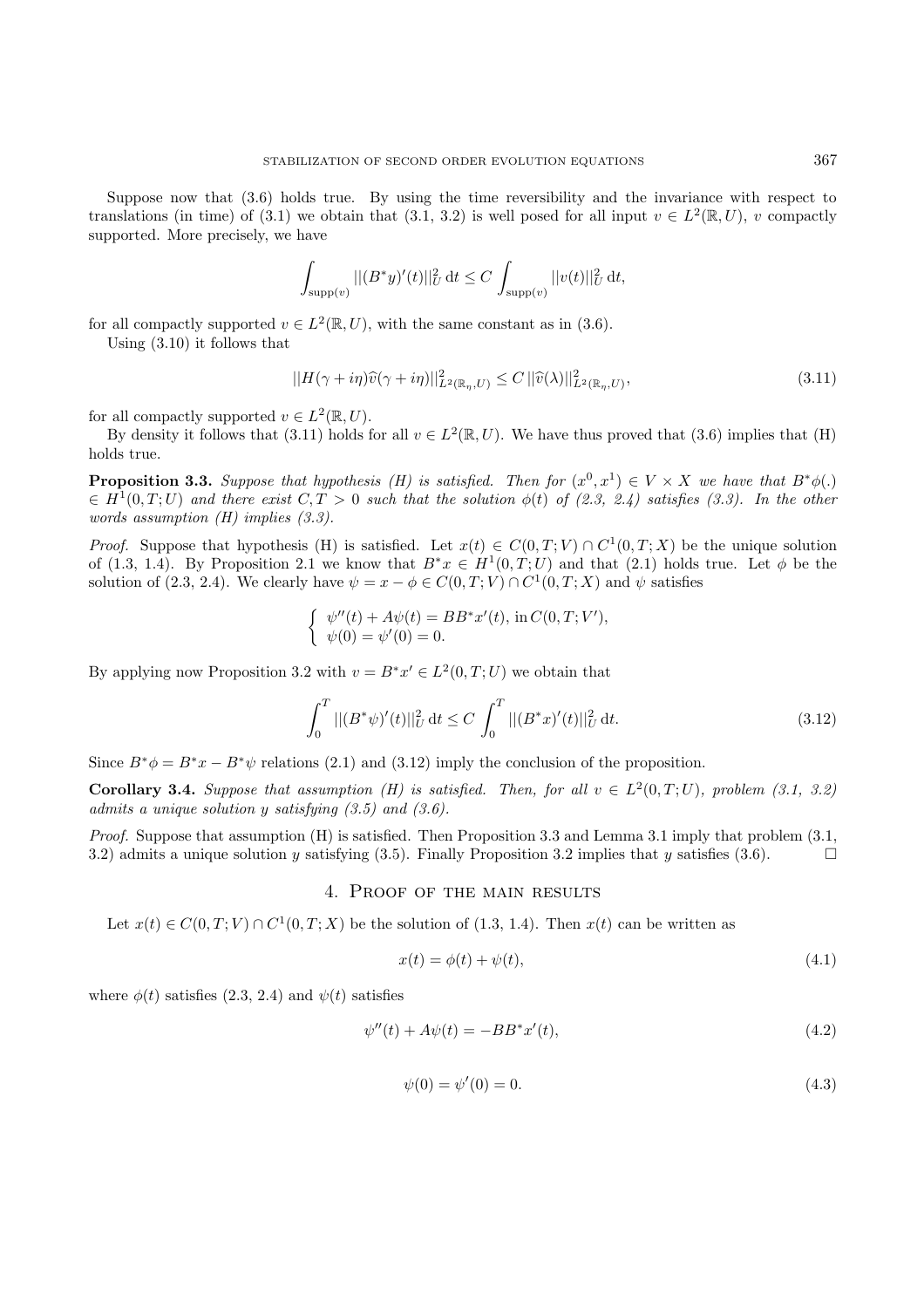The main ingredient of the proof of Theorem 2.2 and of the proof of Theorem 2.4 is the following result:

**Lemma 4.1.** Let  $(x^0, x^1) \in V \times X$  and suppose that (H) is verified. Then the solution  $x(t)$  of (1.3, 1.4) and the solution  $\phi(t)$  of (2.3, 2.4) satisfy

$$
C_1 \int_0^T ||(B^*\phi)'(t)||_U^2 dt \le \int_0^T ||(B^*x)'(t)||_U^2 dt \le 4 \int_0^T ||(B^*\phi)'(t)||_U^2 dt,
$$
\n(4.4)

where  $C_1 > 0$  is a constant independent of  $(x^0, x^1)$ .

**Remark 4.2.** By Proposition 2.1,  $(B^*x)'(\cdot) \in L^2(0,T;U)$ . So, equation (4.2) makes sense. The result above shows that the  $L^2$  norm of  $||(B^*x)'(\cdot)||_U$  is equivalent to the  $L^2$  norm of  $||(B^*\phi)'(\cdot)||_U$  (notice that  $||(B^*\phi)'(\cdot)||_U$  $\in L^2(0,T)$  by Prop. 3.3).

*Proof of Lemma 4.1.* We prove (4.4) for  $x(t)$  satisfying (1.3, 1.4) and  $\phi(t)$  solution of (2.3, 2.4).

Relation (4.1) implies that

$$
\int_0^T ||(B^*\phi)'(\cdot)||_U^2 dt \le 2 \left\{ \int_0^T ||(B^*x)'(\cdot)||_U^2 dt + \int_0^T ||(B^*\psi)'(\cdot)||_U^2 dt \right\}.
$$

Estimate above combined with inequality (3.6) in Proposition 3.2 implies the existence of a constant  $C_1 > 0$ , independent of  $(x^0, x^1)$ , such that

$$
C_1 \int_0^T ||(B^*\phi)'(\cdot)||_U^2 dt \le \int_0^T ||(B^*x)'(\cdot)||_U^2 dt. \tag{4.5}
$$

On the other hand, according to Remark 4.2 and to relation (4.1) we have that

$$
||(B^*\phi)'(\cdot)||_U \in L^2(0,T).
$$

This means that (4.2) can be rewritten as

$$
\psi''(t) + A\psi(t) + B(B^*\psi)'(t) = -B(B^*\phi)'(t). \tag{4.6}
$$

We denote now by  $w(t)$  the extension of  $(B^*\phi)'$  obtained by defining  $w(t)=0, t \in \mathbb{R} \setminus [0,T]$ . We still denote by  $\psi(t)$  the solution of

$$
\begin{cases}\n\psi''(t) + A\psi(t) + B(B^*\psi)' = -Bw(t), \, t \in \mathbb{R}, \\
\psi(0) = \psi'(0) = 0.\n\end{cases}
$$
\n(4.7)

We clearly have  $\psi(t) = 0$  for  $t \in \mathbb{R} \setminus [0, T]$ .

Taking the Laplace transform we get

$$
\lambda^2 \,\widehat{\psi}(\lambda) + A\widehat{\psi}(\lambda) + \lambda \, BB^* \widehat{\psi}(\lambda) = -B\widehat{w}(\lambda), \,\forall \,\lambda = \gamma + i\eta, \,\gamma > 0.
$$

The equality above holds in  $(\mathcal{D}(A^{\frac{1}{2}}))'$ .

By applying  $\bar{\lambda} \,\bar{\widehat{\psi}} \in \mathcal{D}(A^{\frac{1}{2}})$  to the equality above, we get

$$
\lambda\,|\lambda|^2\,||\widehat\psi(\lambda)||_X^2+\bar\lambda\,||A^{\frac{1}{2}}\widehat\psi(\lambda)||_X^2+||\lambda\,B^*\widehat\psi(\lambda)||_U^2=-\,\langle w(\lambda),\bar\lambda\,B^*\bar{\widehat\psi}(\lambda)\rangle_U.
$$

Taking the real part of each term, we get

$$
\int_{\mathbb{R}_{\eta}} ||\lambda B^* \widehat{\psi}(\lambda)||_{U}^{2} d\eta \leq \frac{1}{2} \int_{\mathbb{R}_{\eta}} ||\widehat{w}(\lambda)||_{U}^{2} d\eta + \frac{1}{2} \int_{\mathbb{R}_{\eta}} ||\lambda B^* \widehat{\psi}(\lambda)||_{U}^{2} d\eta.
$$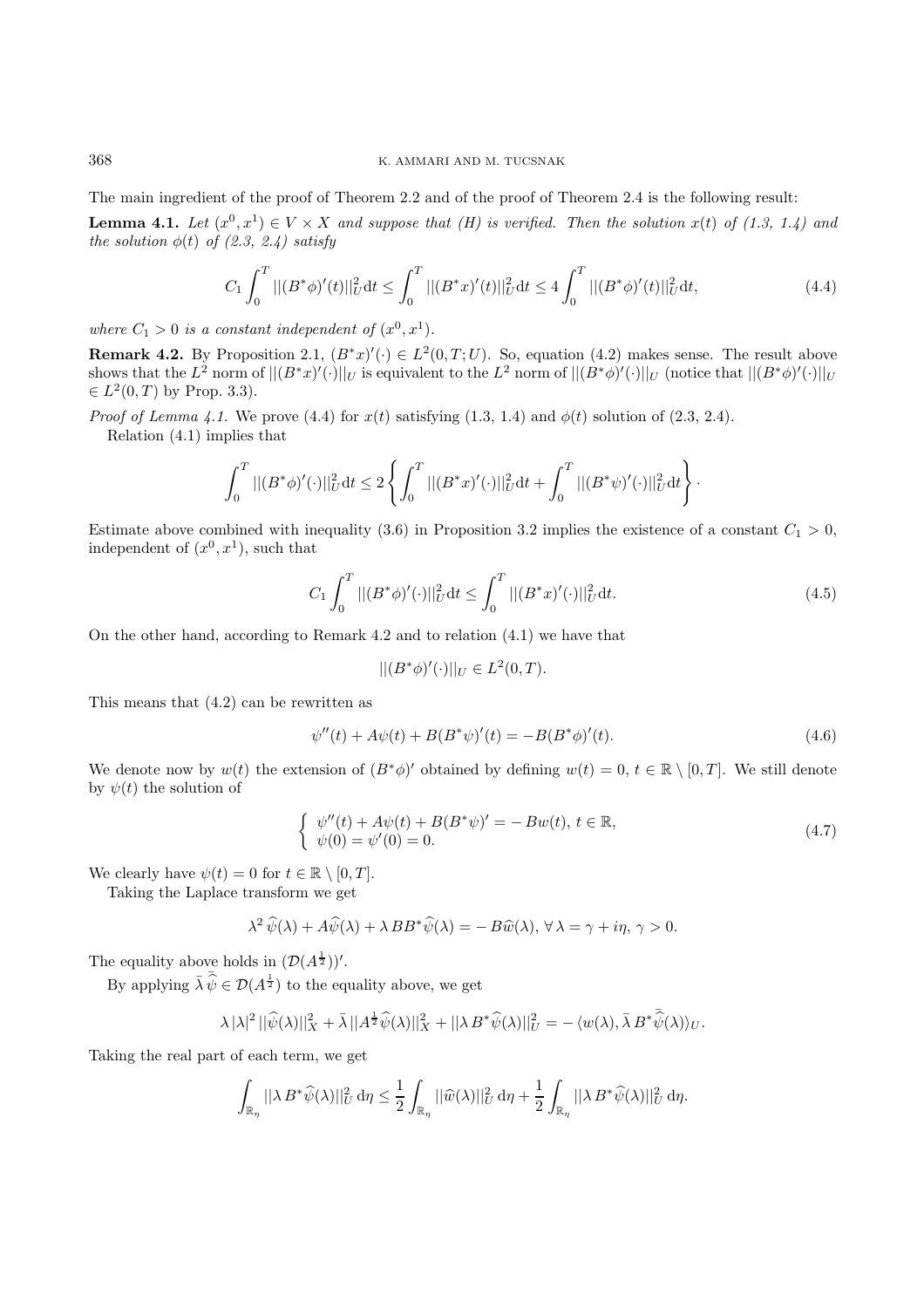Parseval identity implies

$$
\left\| (B^*\psi)'(t) \right\|_{L^2(0,T;U)}^2 \le \left\| (B^*\phi)'(t) \right\|_{L^2(0,T;U)}^2.
$$
\n(4.8)

Relation (4.1) and inequality above imply that

$$
\left\| (B^*x)'(t) \right\|_{L^2(0,T;U)}^2 \le 4 \left\| (B^*\phi)'(t) \right\|_{L^2(0,T;U)}^2. \tag{4.9}
$$

Inequalities (4.5) and (4.9) obviously yield the conclusion (4.4).

We can now prove the first main result.

*Proof of Theorem 2.2.* All finite energy solutions of  $(1.3, 1.4)$  satisfy the estimate

$$
E(x(t)) \le Me^{-\omega t} E(x(0)), \qquad \forall t \ge 0,
$$
\n(4.10)

where  $M, \omega > 0$  are constants independent of  $(x^0, x^1)$ , if and only if there exist a time  $T > 0$  and a constant  $C > 0$  (depending on T) such that

$$
E(x(0)) - E(x(T)) \ge CE(x(0)), \qquad \forall (x^0, x^1) \in V \times X.
$$

By (2.1) relation above is equivalent to the inequality

$$
\int_0^T ||(B^*x)'(s)||_U^2 ds \ge CE(x(0)), \qquad \forall (x^0, x^1) \in V \times X.
$$

From Lemma 4.1 it follows that the system (1.3, 1.4) is exponentially stable if and only if

$$
\int_0^T ||(B^*\phi)'(s)||_U^2 ds \ge CE(x(0)), \qquad \forall (x^0, x^1) \in \mathcal{D}(A) \times V
$$

holds true. By density it follows that  $(1.3, 1.4)$  is exponentially stable if and only if  $(2.5)$  holds true. This ends up the proof of Theorem 2.2.

**Remark 4.3.** By analyzing the proof above we notice that the proof of the inequality (4.9) does not require assumption (H). More precisely, the inequality (4.8) can be also obtained in the following direct manner:

Let  $(x^0, x^1) \in V \times X$  such that  $B^*\phi \in H^1(0,T;U)$ . Then, by formally multipying  $(4.7)$  by  $\psi'$ , it follow that the function  $\psi = x - \phi$  satisfies

$$
||(\psi(t),\psi'(t)||_{V\times X}^2 + \int_0^t (||B^*\psi'(s)||_U^2 + ||B^*x'(s)||_U^2) ds = \int_0^t ||B^*\phi'(s)||_U^2 ds.
$$

This implies that (4.9) holds.

This means that the result mentioned in Remark 2.3 can be also established by a direct method.

Before giving the proof of Theorem 2.4, we need a technical lemma. This lemma extends a result in Jaffard et al. [11]. For a proof we refere to Ammari et al. [1].

**Lemma 4.4.** Let  $(\mathcal{E}_k)$  be a sequence of positive real numbers satisfying

$$
\mathcal{E}_{k+1} \le \mathcal{E}_k - C \mathcal{E}_{k+1}^{2+\alpha}, \ \forall k \ge 0,
$$
\n
$$
(4.11)
$$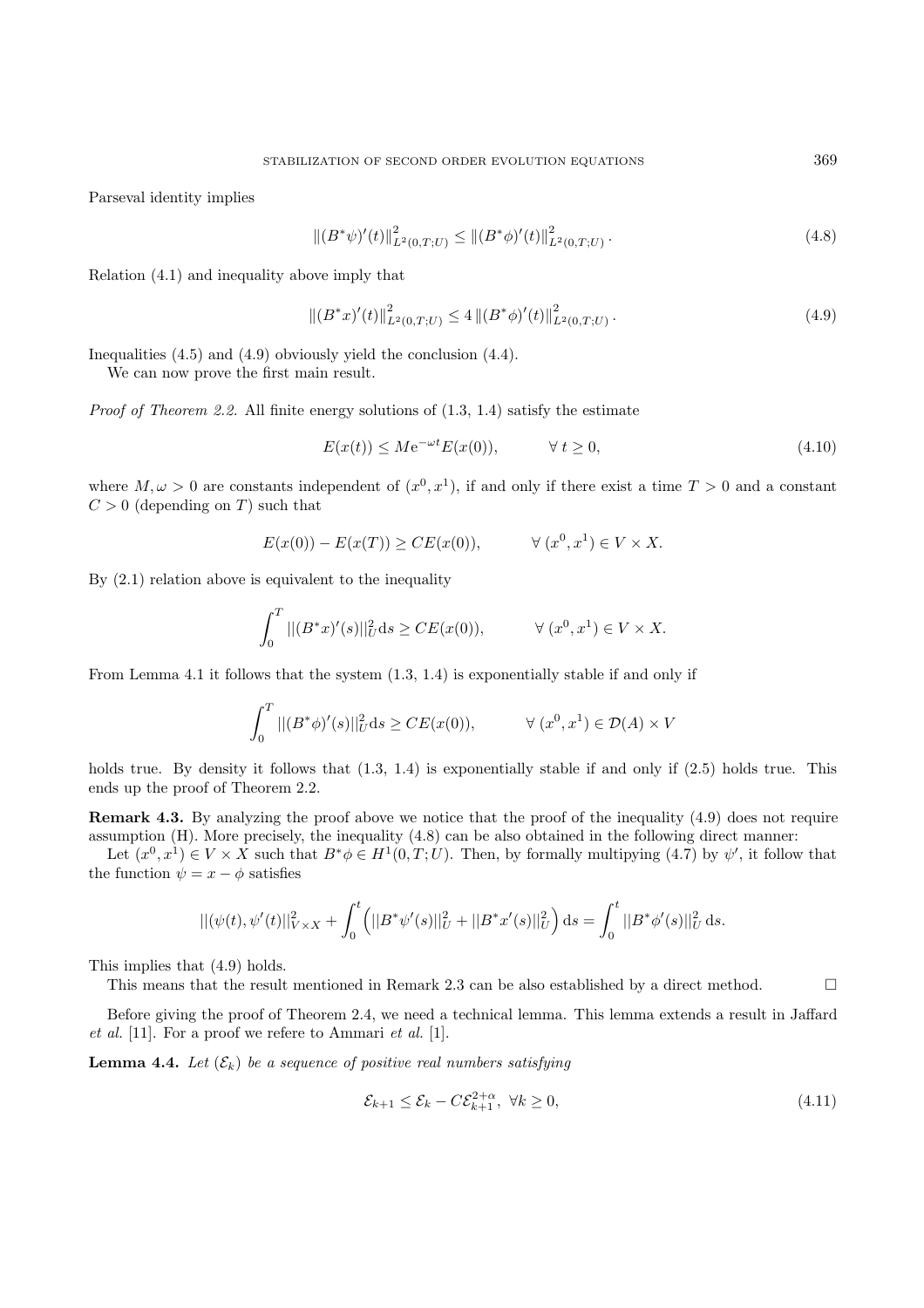where  $C > 0$  and  $\alpha > -1$  are constants. Then there exists a positive constant M such that

$$
\mathcal{E}_k \le \frac{M}{(k+1)^{\frac{1}{1+\alpha}}}, \ \forall k \ge 0. \tag{4.12}
$$

 $\Box$ 

*Proof of Theorem 2.4.* By density (2.8) implies that for all  $(x^0, x^1) \in V \times X$  we have

$$
\int_0^T ||(B^*\phi)'(t)||_U^2 dt \ge C ||(x^0, x^1)||_{V \times X}^2 \mathcal{G}\left(\frac{||(x^0, x^1)||_{X_1 \times X_2}^2}{||(x^0, x^1)||_{V \times X}^2}\right).
$$

By applying Lemma 4.1 we obtain that the solution  $x(t)$  of (1.3, 1.4) satisfies the following inequality

$$
\int_0^T ||(B^*x)'(t)||_{U}^2 dt \ge C ||(x^0, x^1)||_{V \times X}^2 \mathcal{G}\left(\frac{||(x^0, x^1)||_{X_1 \times X_2}^2}{||(x^0, x^1)||_{V \times X}^2}\right), \ \forall (x^0, x^1) \in V \times X.
$$

Relation above and  $(2.1)$  imply the existence of a constant  $K > 0$  such that

$$
||(x(T), x'(T))||_{V \times X}^2 \le ||(x^0, x^1)||_{V \times X}^2 - K ||(x^0, x^1)||_{V \times X}^2 \mathcal{G}\left(\frac{||(x^0, x^1)||_{X_1 \times X_2}^2}{||(x^0, x^1)||_{V \times X}^2}\right), \qquad \forall (x^0, x^1) \in \mathcal{D}(\mathcal{A}_d).
$$
\n(4.13)

By using (2.7) (see again [24]), we obtain for fixed  $\theta \in (0,1)$ 

$$
\frac{\|[(x^0, x^1)]\|_{X_1 \times X_2}^2}{\|[(x^0, x^1)]\|_{V \times X}^2} \ge \frac{\|[(x^0, x^1)]\|_{X_1 \times X_2}^{\frac{2-\theta}{\theta}}}{\|[(x^0, x^1)]\|_{V \times X}^{\frac{2-2\theta}{\theta}}}, \forall (x^0, x^1) \in \mathcal{D}(\mathcal{A}_d). \tag{4.14}
$$

By using (4.14) combined with the fact that the function  $t \to ||(x(t), x'(t))||^2_{V \times X}$  is nonincreasing, the function  $\mathcal{G}$ is increasing and relation (4.22) we obtain the existence of a constant  $K_1 > 0$  such that

$$
||(x(T), x'(T))||_{V\times X}^{2} \le ||(x^{0}, x^{1})||_{V\times X}^{2} - K_{1} ||(x^{0}, x^{1})||_{V\times X}^{2} \mathcal{G}\left(\frac{||(x(T), x'(T))||_{V\times X}^{\frac{2-2\theta}{\theta}}}{||(x^{0}, x^{1})||_{Y_{1}\times Y_{2}}^{\frac{2-2\theta}{\theta}}}\right).
$$
(4.15)

Estimate (4.15) remains valid in successive intervals  $[kT,(k+1)T]$ , so, we have

$$
|| (x((k+1)T), x'((k+1)T))||_{V \times X}^{2} \le || (x(kT), x'(kT))||_{V \times X}^{2}
$$

$$
-K_1||(x(kT),x'(kT))||^2_{V\times X} \mathcal{G}\left(\frac{||(x((k+1)T),x'((k+1)T))||^{\frac{2-2\theta}{\theta}}_{V\times X}}{||(x(kT),x'(kT))||^{\frac{2-2\theta}{\theta}}_{Y_1\times Y_2}}\right).
$$

Since  $\mathcal{A}_d$  generates a semigroup of contractions in  $\mathcal{D}(\mathcal{A}_d)$  and the graph norm on  $\mathcal{D}(\mathcal{A}_d)$  is equivalent to  $||.||_{Y_1 \times Y_2}$ , relations above imply the existence of a constant  $K_2 > 0$  such that

$$
||(x((k+1)T),x'((k+1)T))||_{V\times X}^{2} \leq ||(x(kT),x'(kT))||_{V\times X}^{2}
$$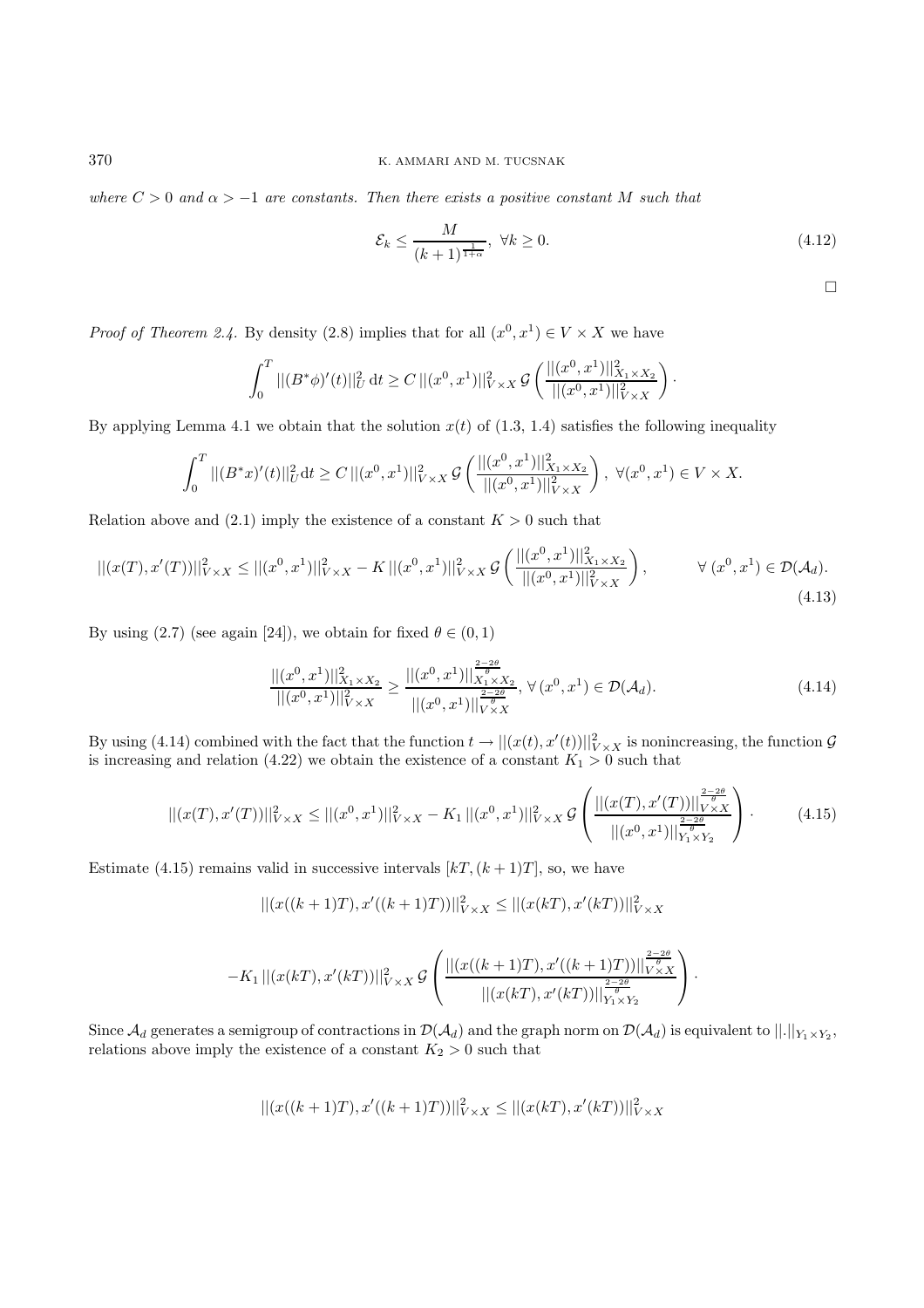$$
-K_2 ||(x(kT), x'(kT))||^2_{V \times X} \mathcal{G}\left(\frac{||(x((k+1)T), x'((k+1)T))||^{\frac{2-\theta}{\theta}}_{V \times X}}{||(x^0, x^1)||^{\frac{2-\theta}{\theta}}_{\mathcal{D}(A_d)}}\right),
$$
  

$$
\forall (x^0, x^1) \in \mathcal{D}(A_d).
$$
 (4.16)

If we adopt now the notation

$$
\mathcal{E}_k = \mathcal{G}\left(\frac{\| (x(kT), x'(kT))\|_{V \times X}^{\frac{2-2\theta}{\theta}}}{\| (x^0, x^1)\|_{\mathcal{D}(A_d)}^{\frac{2-2\theta}{\theta}}}\right),\tag{4.17}
$$

the inequalities (4.23) implies

$$
\frac{\| (x((k+1)T), x'((k+1)T)) \|_{V \times X}^2}{\| (x(kT), x'(kT)) \|_{V \times X}^2} \frac{\mathcal{E}_k}{\mathcal{E}_{k+1}} \mathcal{E}_{k+1} \le \mathcal{E}_k - K_2 \mathcal{E}_k \mathcal{E}_{k+1}.
$$
\n(4.18)

Since, the function  $t \to ||(x(t), x'(t))||^2_{V \times X}$  is nonincreasing and the function  $\mathcal G$  is increasing, relation (4.18) implies

$$
\frac{\| (x((k+1)T), x'((k+1)T)) \|_{V \times X}^2}{\| (x(kT), x'(kT)) \|_{V \times X}^2} \frac{\mathcal{E}_k}{\mathcal{E}_{k+1}} \mathcal{E}_{k+1} \le \mathcal{E}_k - K_2 \mathcal{E}_{k+1}^2. \tag{4.19}
$$

According to (4.24), relation (4.19) gives,

$$
\frac{\frac{1}{\left|\left|\left|\left|\left(x(k+1),x'(k+1)\right)\right|\right|\right| \frac{2-2\theta}{\theta}} \int \left(\frac{\left|\left|\left(x(k+1),x'(k+1)\right)\right|\right| \frac{2-2\theta}{\theta}}{\left|\left|(x^{0},x^{1})\right|\right| \frac{2-2\theta}{\rho(A_{d})}}\right)}{\left|\left|\left|(x^{0},x^{1})\right|\right| \frac{2-2\theta}{\rho(A_{d})}} \frac{\frac{2-2\theta}{\theta}}{\left|\left|(x^{0},x^{1})\right|\right| \frac{2-2\theta}{\rho(A_{d})}}\right)} \frac{\frac{2-2\theta}{\theta}}{\left|\left|\left|\left(x((k+1)T),x'((k+1)T)\right)\right|\right| \frac{2-2\theta}{\rho(A_{d})}}}{\left|\left|\left|(x^{0},x^{1})\right|\right| \frac{2-2\theta}{\rho(A_{d})}} \right)} \mathcal{E}_{k+1}
$$

$$
\leq \mathcal{E}_k - K_2 \mathcal{E}_{k+1}^2. \tag{4.20}
$$

Relation (4.20) combined with that the function  $x \to \frac{1}{x^{\frac{\theta}{1-\theta}}} \mathcal{G}(x)$  is increasing in (0, 1), gives

$$
\mathcal{E}_{k+1} \le \mathcal{E}_k - K_2 \mathcal{E}_{k+1}^2, \ \forall k \ge 0. \tag{4.21}
$$

By applying Lemma 4.4 and using relation (4.24) we obtain the existence of a constant  $M > 0$  such that

$$
||(x(kT), x'(kT))||_{V \times X}^2 \le \left[\mathcal{G}^{-1}\left(\frac{M}{k+1}\right)\right]^{\frac{\theta}{1-\theta}} ||(x^0, x^1)||_{\mathcal{D}(\mathcal{A}_d)}^2, \ \forall k \ge 0,
$$

which obviously implies  $(2.9)$ .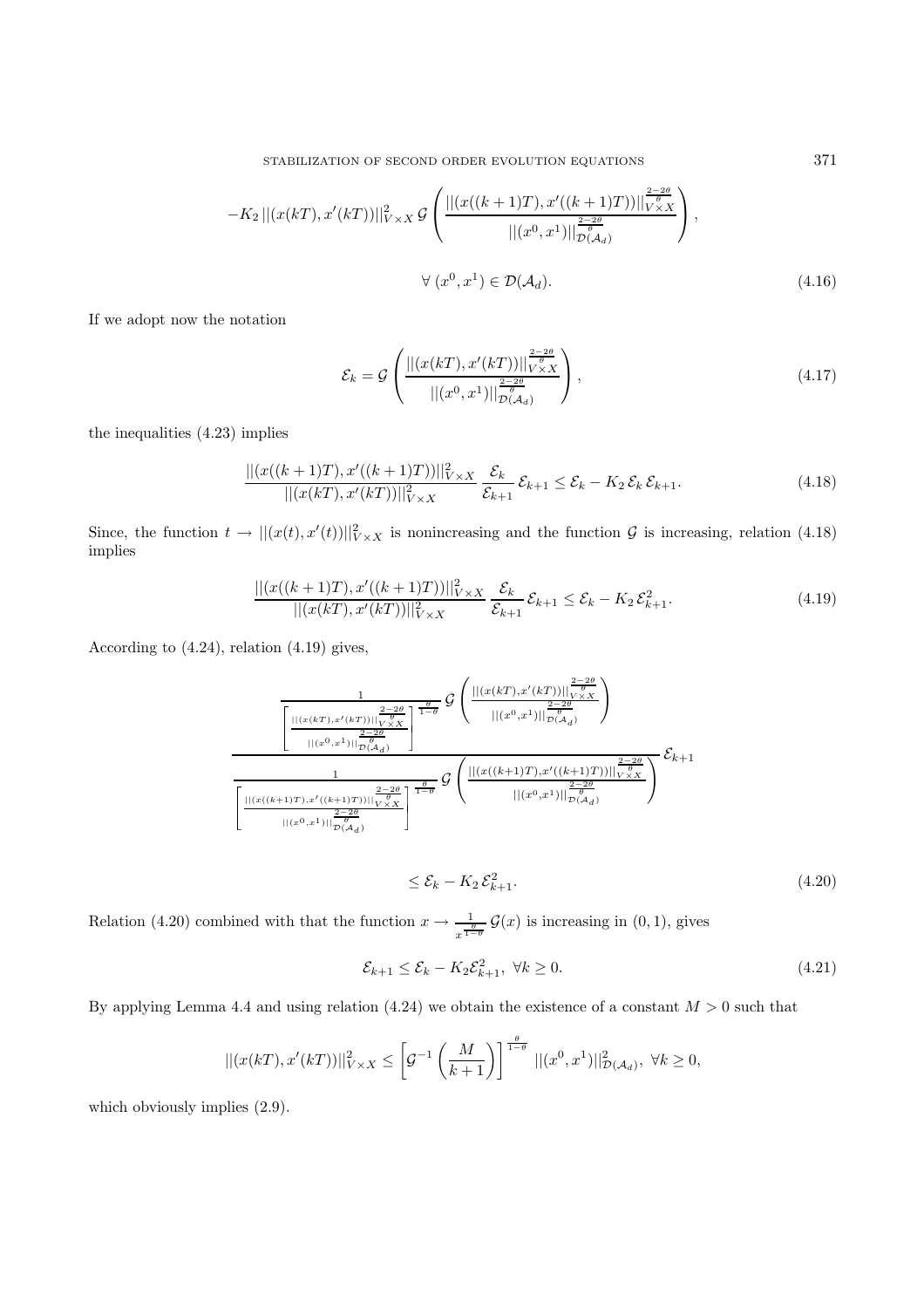Proof of second assertion of Theorem 2.4. By density (2.10) implies that for all  $(x^0, x^1) \in V \times X$  we have

$$
\int_0^T ||(B^*\phi)'(t)||_{U}^2 dt \ge C ||(x^0, x^1)||_{X_1 \times X_2}^2.
$$

Then, Lemma 4.1 combined with (2.7) and (2.1) imply the existence of a constant  $K > 0$  such that

$$
||(x(T), x'(T))||_{V \times X}^{2} \le ||(x^{0}, x^{1})||_{V \times X}^{2} - K \frac{||(x^{0}, x^{1})||_{X_{1} \times X_{2}}^{\frac{2-2\theta}{\theta}}}{||(x^{0}, x^{1})||_{V \times X}^{\frac{2-2\theta}{\theta}}},
$$
  

$$
\forall (x^{0}, x^{1}) \in \mathcal{D}(\mathcal{A}_{d}).
$$
 (4.22)

Following the same steps as in the proof of the first assertion of Theorem 2.4 we obtain the existence of a constant  $C > 0$  such that for all  $k \geq 0$  we have

$$
|| (x((k+1)T), x'((k+1)T))||_{V \times X}^{2} \le || (x(kT), x'(kT))||_{V \times X}^{2}
$$

$$
-C \frac{\| (x((k+1)T), x'((k+1)T)) \|_{V \times X}^{\frac{2-\theta}{\theta}}}{\| (x^0, x^1) \|_{D(A_d)}^{\frac{2-\theta}{\theta}}}, \qquad \forall (x^0, x^1) \in \mathcal{D}(\mathcal{A}_d). \tag{4.23}
$$

If we adopt the notation

$$
\mathcal{H}_k = \frac{|| (x(kT), x'(kT)) ||_{V \times X}^2}{|| (x^0, x^1) ||_{D(A_d)}^2},
$$
\n(4.24)

relation (4.23) gives

$$
\mathcal{H}_{k+1} \le \mathcal{H}_k - C \mathcal{H}_{k+1}^{\frac{1}{\theta}}, \ \forall k \ge 0. \tag{4.25}
$$

By applying Lemma 4.4 and using relation (4.25) we obtain the existence of a constant  $M > 0$  such that

$$
||(x(kT), x'(kT))||_{V \times X}^{2} \le \frac{M||(x^{0}, x^{1})||_{D(\mathcal{A}_{d})}^{2}}{(k+1)^{\frac{\theta}{1-\theta}}}, \ \forall k \ge 0,
$$

which obviously implies  $(2.10)$ .

## 5. Some applications

Now, we give some applications of Theorem 2.2 and Theorem 2.4. Some of them are new and some were obtained by different methods in previous literature.

### 5.1. **First example: Stabilization of the string**

We consider the following initial and boundary problem:

$$
(I) \begin{cases} \frac{\partial^2 u}{\partial t^2} - \frac{\partial^2 u}{\partial x^2} + \frac{\partial u}{\partial t}(\xi, t) \,\delta_{\xi} = 0, \ (x, t) \in (0, 1) \times (0, +\infty), \\ u(0, t) = u(1, t) = 0, \ t \in (0, +\infty), \\ u(x, 0) = u^0(x), \ \frac{\partial u}{\partial t}(x, 0) = u^1(x), \ x \in (0, 1), \end{cases}
$$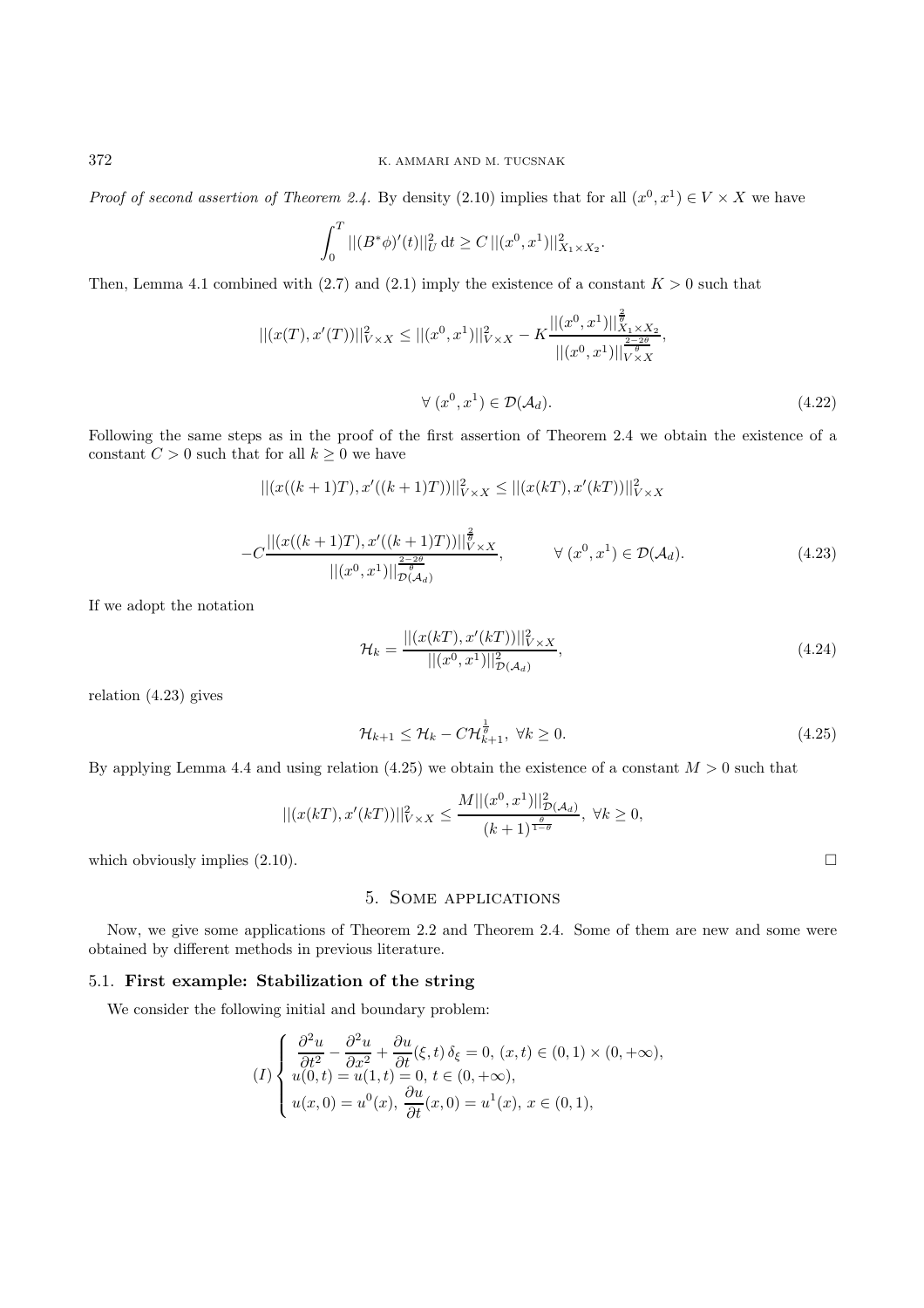where  $\xi \in (0,1)$  and  $\delta_{\xi}$  is the Dirac mass concentrated in the point  $\xi \in (0,1)$ . In this case, we have:

$$
X = L^{2}(0, 1), \ U = \mathbb{R}, \ V = H_{0}^{1}(0, 1),
$$

and

$$
A = -\frac{d^2}{dx^2}, \mathcal{D}(A) = H^2(0,1) \cap H_0^1(0,1), \, Bk = k \, \delta_\xi, \, \forall \, k \in \mathbb{R}.\tag{5.1}
$$

Then,  $\mathcal{A}_d$  is given by

$$
\mathcal{A}_d\begin{pmatrix}u\\v\end{pmatrix}=\begin{pmatrix}v\\ \frac{\mathrm{d}^2u}{\mathrm{d}x^2}-v(\xi)\,\delta_\xi\end{pmatrix},\,
$$

$$
\forall (u,v) \in \mathcal{D}(\mathcal{A}_d) = \left\{ (u,v) \in [H_0^1(0,1) \cap H^2(0,\xi) \cap H^2(\xi,1)] \times H_0^1(0,1), \quad \frac{\mathrm{d}u}{\mathrm{d}x}(\xi^+) - \frac{\mathrm{d}u}{\mathrm{d}x}(\xi^-) = v(\xi) \right\}.
$$

Denote by Q the set of all rational numbers. Let us also denote by S the set of all numbers  $\rho \in (0,1)$  such that  $\rho \notin Q$  and if  $[0, a_1, \ldots, a_n, \ldots]$  is the expansion of  $\rho$  as a continued fraction, then  $(a_n)$  is bounded. Let us notice that S is is obviously uncountable and, by classical results on diophantine approximation (cf. [7], p. 120), its Lebesgue measure is equal to zero. In particular, by Euler–Lagrange theorem (see Lang [15], p. 57)  $S$ contains all  $\xi \in (0,1)$  such that  $\xi$  is an irrational quadratic number (*i.e.* satisfying a second degree equation with rational coefficients). According to a classical result (see for instance Tucsnak [25] and the references therein) if  $\xi \in \mathcal{S}$  then there exists a constant  $C_{\xi} > 0$  such that

$$
|\sin\left(n\pi\xi\right)| \ge \frac{C_{\xi}}{n}, \qquad \forall \ n \ge 1. \tag{5.2}
$$

Stability results for (I) are then an immediate consequence of Theorem 2.2 and Theorem 2.4. We have the following result:

**Theorem 5.1.** 1. For any  $\xi \in (0,1)$  the system described by (I) is not exponentially stable in  $V \times L^2(0,1)$ .

2. For all  $\xi \in \mathcal{S}$  and for all  $t \geq 0$  we have

$$
\left\| (u(t), \frac{\partial u}{\partial t}(t)) \right\|_{V \times L^2(0,1)}^2 \le \frac{C_{\xi}}{t+1} ||(u^0, u^1)||^2_{\mathcal{D}(\mathcal{A}_d)},
$$
  

$$
\forall (u^0, u^1) \in \mathcal{D}(\mathcal{A}_d),
$$
 (5.3)

where  $C_{\xi} > 0$  is a constant depending only on  $\xi$ .

3. If  $\epsilon > 0$  then, for almost all  $\xi \in (0,1)$  and for all  $t \geq 0$  we have

$$
\left\| \left( u(t), \frac{\partial u}{\partial t}(t)) \right\|_{V \times L^2(0,1)}^2 \leq \frac{C_{\xi,\epsilon}}{(t+1)^{\frac{1}{1+\epsilon}}} ||(u^0, u^1)||^2_{\mathcal{D}(\mathcal{A}_d)},
$$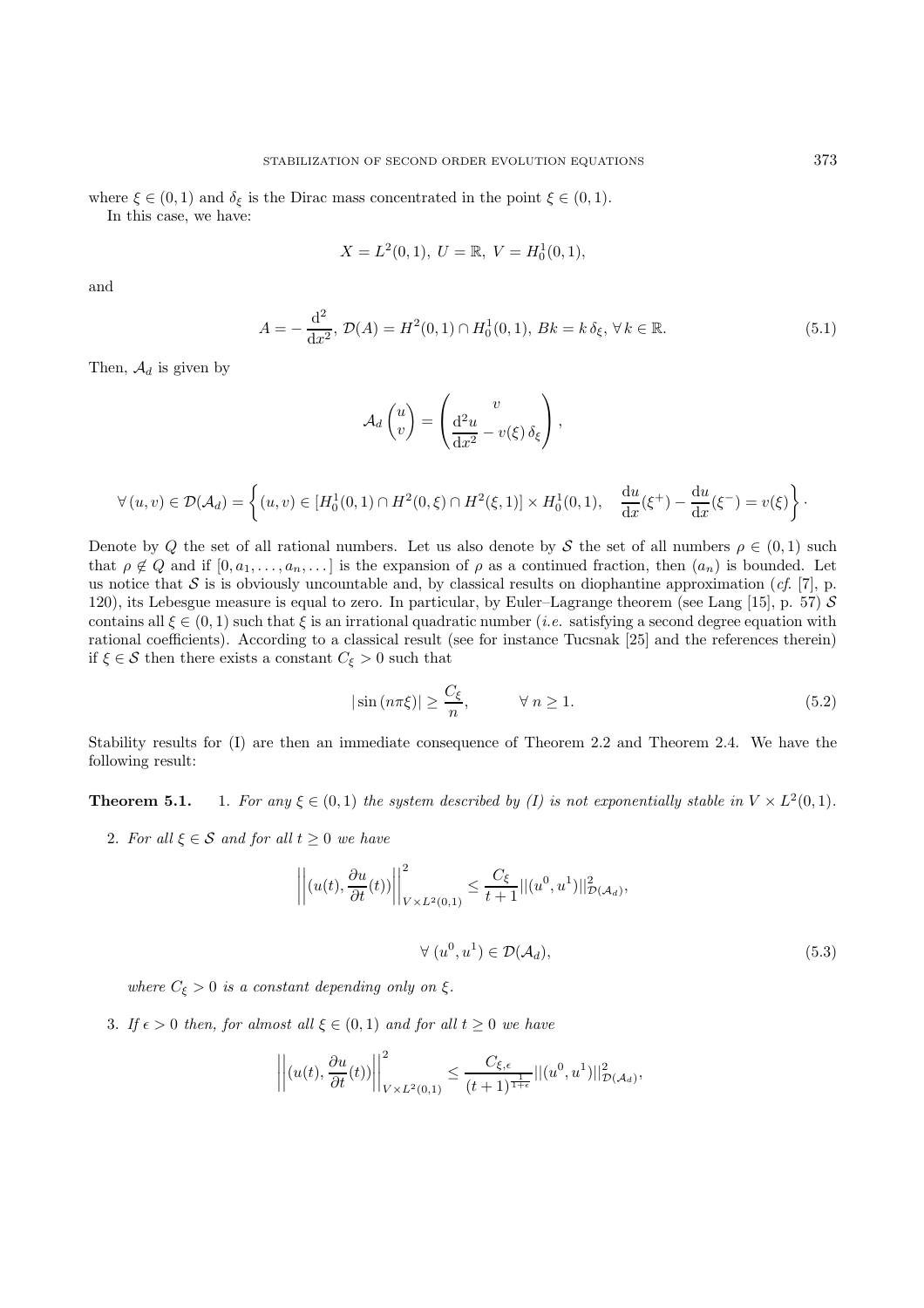$$
\forall (u^0, u^1) \in \mathcal{D}(\mathcal{A}_d), \tag{5.4}
$$

where  $C_{\xi,\epsilon} > 0$  is a constant depending only on  $\xi$  and  $\epsilon$ .

**Remark 5.2.** The first assertion of the theorem above was proved by a different method in Bamberger et al. [3]. In this case the problem (2.3, 2.4) becomes

$$
\frac{\partial^2 \phi}{\partial t^2} - \frac{\partial^2 \phi}{\partial x^2} = 0, (0, 1) \times (0, +\infty),
$$
\n(5.5)

$$
\phi(0,t) = \phi(1,t) = 0, (0, +\infty),\tag{5.6}
$$

$$
\phi(x,0) = u^{0}(x), \frac{\partial \phi}{\partial t}(x,0) = u^{1}(x), (0,1).
$$
\n(5.7)

**Lemma 5.3.** The operators  $A$  and  $B$  defined by  $(5.1)$  satisfy assumption  $(H)$ . *Proof.* Let  $k \in \mathbb{R}$ . It can be easily cheked that  $v = (\lambda^2 + A)^{-1} Bk$  satisfies:

$$
\lambda^2 v(x) - \frac{d^2 v}{dx^2}(x) = 0, \, x \in (0, \xi) \cup (\xi, 1), \, Re \lambda > 0,\tag{5.8}
$$

$$
v(0) = v(1) = 0,\t\t(5.9)
$$

$$
[v]_{\xi} = 0, \left[\frac{\mathrm{d}v}{\mathrm{d}x}\right]_{\xi} = k,\tag{5.10}
$$

where we denote by  $[g]$  the jump of the function g at the point  $\xi$ .

The solutions of (5.8, 5.9) have the form

$$
v(x) = \begin{cases} A \operatorname{sh}(\lambda x), x \in (0, \xi), \\ B \operatorname{sh}[\lambda(x-1)], x \in (\xi, 1), \end{cases}
$$

where  $A, B$  are constants.

Consequently, the solutions of (5.8–5.10) have the following form

$$
v(x) = \begin{cases} \frac{1}{\lambda} \frac{\operatorname{sh}[\lambda(\xi - 1)] \operatorname{sh}(\lambda x)}{\operatorname{sh}(\lambda)} k, \, x \in (0, \xi), \\ \frac{1}{\lambda} \frac{\operatorname{sh}(\lambda \xi) \operatorname{sh}[\lambda(x - 1)]}{\operatorname{sh}(\lambda)} k, \, x \in (\xi, 1). \end{cases}
$$

Then, the function  $H(\lambda) = \lambda B^*(\lambda^2 + A)^{-1}B$  associated to problem (I) is given by the following expression

$$
H(\lambda) = \frac{\operatorname{sh}(\lambda \xi) \operatorname{sh}[\lambda(\xi - 1)]}{\operatorname{sh}(\lambda)}, Re \lambda > 0.
$$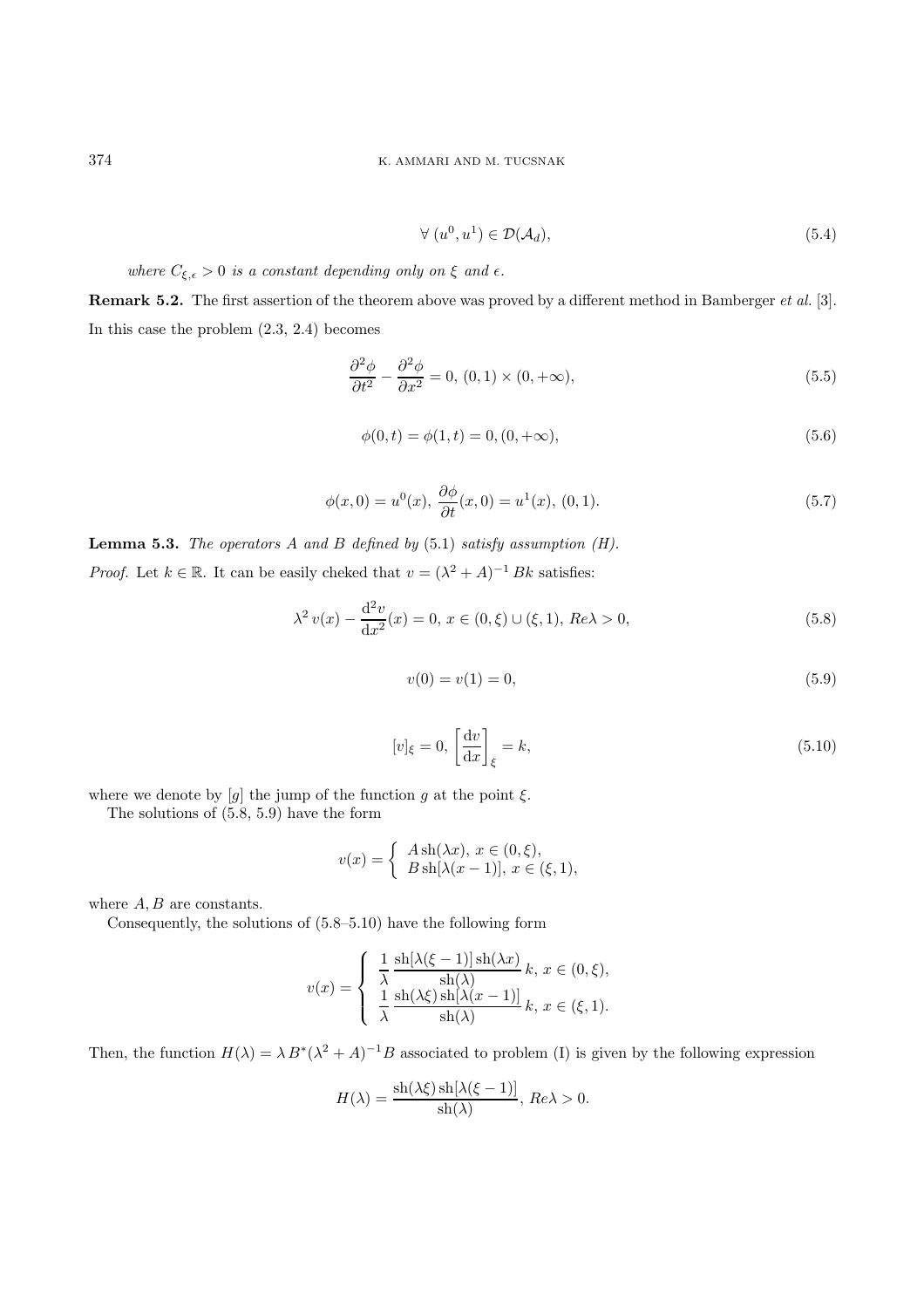We easily check that

$$
\sup_{\lambda \in C_{\beta}} |H(\lambda)| \leq \frac{\operatorname{ch}(\beta \xi) \operatorname{ch}[\beta(\xi - 1)]}{\operatorname{sh}(\beta)}.
$$

Thus (H) is satisfied.

The observability inequality concerning the trace at the point  $x = \xi$  of the solutions of (5.5–5.7) is given in the proposition below.

**Proposition 5.4.** Let  $T > 0$  be fixed. Then the following assertions hold true.

1. For all  $\xi \in \mathcal{S}$  the solution  $\phi$  of (5.5–5.7) satisfies

$$
\int_0^T \left[ \frac{\partial \phi}{\partial t} (\xi, t) \right]^2 dt \ge C_{\xi} \left( \|u^0\|_{L^2(0,1)}^2 + \|u^1\|_{H^{-1}(0,1)}^2 \right),
$$
  

$$
\forall (u^0, u^1) \in V \times L^2(0,1),
$$
 (5.11)

where  $C_{\xi} > 0$  is a constant depending only on  $\xi$ .

2. For all  $\epsilon > 0$  and for almost all  $\xi \in (0,1)$  the solution  $\phi$  of  $(5.5-5.7)$  satisfies

$$
\int_0^T \left[ \frac{\partial \phi}{\partial t}(\xi, t) \right]^2 dt \ge C_{\xi, \epsilon} \left( \|u^0\|_{H^{-\epsilon}(0, 1)}^2 + \|u^1\|_{H^{-1-\epsilon}(0, 1)}^2 \right),
$$
  

$$
\forall (u^0, u^1) \in V \times L^2(0, 1),
$$
 (5.12)

where  $C_{\xi,\epsilon} > 0$  is a constant depending only on  $\xi$  and  $\epsilon$ .

3. The result in assertion 1 is sharp in the sense that, for all  $\xi \in (0,1)$ , there exists a sequence  $(u_m^0, u_m^1)$  $\subset V \times L^2(0,1)$  such that the corresponding sequence of solutions  $(\phi_m)$  of  $(5.5-5.7)$  with initial data  $(u_m^0, u_m^1)$  satisfies

$$
\lim_{m \to \infty} \frac{\int_0^T \left[ \frac{\partial \phi}{\partial t} (\xi, t) \right]^2 dt}{\|u^0\|_{H^{\epsilon}(0, 1)}^2 + \|u^1\|_{H^{-1+\epsilon}(0, 1)}^2} = 0.
$$
\n(5.13)

Proof. If we put

$$
u^{0}(x) = \sum_{n=1}^{\infty} a_n \sin(n\pi x), \ u^{1}(x) = \sum_{n=1}^{\infty} nb_n \sin(n\pi x)
$$
 (5.14)

with

$$
(na_n),(nb_n)\subset l^2(\mathbb{R}),
$$

then we clearly have

$$
\frac{\partial \phi}{\partial t}(\xi, t) = \sum_{n \ge 1} \Big( -n\pi a_n \sin(n\pi t) \sin(n\pi \xi) + n\pi b_n \cos(n\pi t) \sin(n\pi \xi) \Big). \tag{5.15}
$$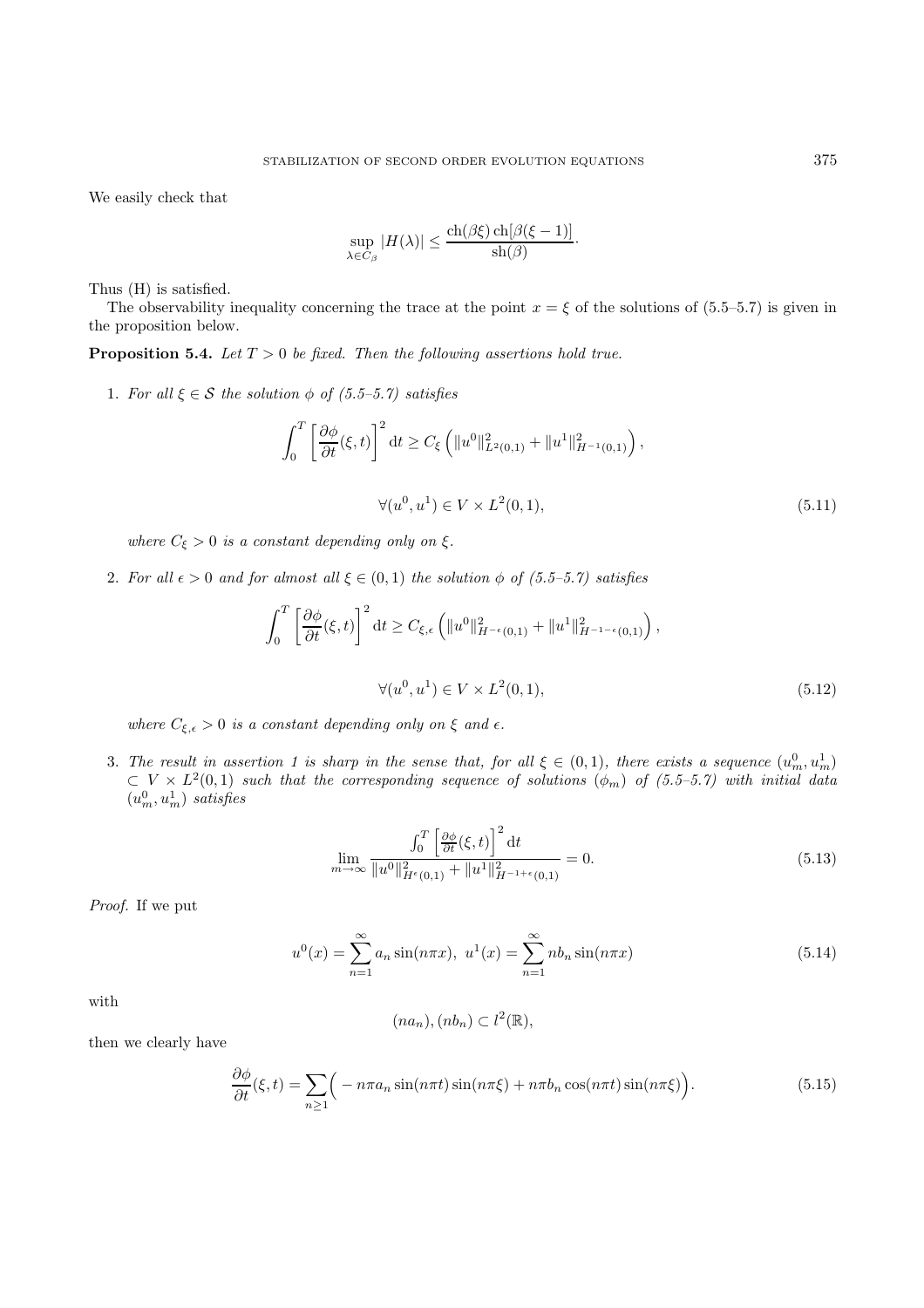From Ingham's inequality (see Ingham [10]) we obtain, for all  $T > 2$ , the existence of a constant  $C_T > 0$  such that the solution  $\phi$  of (5.5–5.7) satisfies

$$
\int_0^T \left[ \frac{\partial \phi}{\partial t}(\xi, t) \right]^2 dt \ge C_T \sum_{n \ge 1} n^2 (a_n^2 + b_n^2) \left| \sin \left( n \pi \xi \right) \right|^2. \tag{5.16}
$$

Relations (5.16) and (5.2) imply the existence of a constant  $K_{T,\xi} > 0$  such that

$$
\int_0^T \left[ \frac{\partial \phi}{\partial t}(\xi, t) \right]^2 dt \ge K_{T, \xi} \sum_{n=0}^\infty \left[ a_n^2 + b_n^2 \right], \qquad \forall \xi \in \mathcal{S},
$$

which is exactly  $(5.11)$ .

In order to prove (5.12) we use a well-known result asserting that, for all  $\epsilon > 0$  there exists a set  $B_{\epsilon} \subset (0,1)$ having the Lebesgue measure equal to 1 and a constant  $C > 0$ , such that for any,  $\rho \in B_{\epsilon}$ ,

$$
|\sin(n\pi\rho)| \ge \frac{C}{n^{1+\epsilon}}, \qquad \forall n \ge 1.
$$
\n(5.17)

Let us notice that by Roth's theorem  $B_{\epsilon}$  contains all numbers in  $(0, 1)$  having the property that  $\xi$  is an algebraic irrational (see Cassals [7] for details). Inequalities (5.16) and (5.17) obviously imply (5.12).

We still have to show the existence of a sequence satisfying (5.13). By using continous fractions (see again [25] and references therein for details) we construct a sequence  $(q_m) \subset \mathbb{N}$  such that  $q_m \to \infty$  and

$$
|\sin(q_m \pi \xi)| \le \frac{\pi}{q_m}, \forall m \ge 1.
$$
\n(5.18)

Using (5.15) and (5.47) a simple calculation shows that the sequence  $(\phi_m^0, \phi_m^1) = (\sin(q_m \pi x), 0)$  satisfies (5.13).

*Proof of Theorem 5.1.* According to Theorem 2.2, the solutions of  $(I)$  satisfy the estimate

$$
\left\| (u(t), \frac{\partial u}{\partial t}(t)) \right\|_{V \times L^2(0,1)}^2 \le M e^{-\omega t} \left\| (u^0, u^1) \right\|_{V \times L^2(0,1)}^2, \qquad \forall \ t \ge 0,
$$
\n(5.19)

where  $M, \omega > 0$  are constants depending only on  $\xi$ , if and only if the solution  $\phi$  of (5.5–5.7) satisfies

$$
\int_0^T \left| \frac{\partial \phi}{\partial t}(\xi, s) \right|^2 ds \ge C ||(u^0, u^1)||^2_{V \times L^2(0, 1)}, \qquad \forall (u^0, u^1) \in V \times L^2(0, 1).
$$

The inequality above clearly contradicts assertion 3 in Proposition 5.4. So assumption (5.38) is false. We end up in this way the proof of the first assertion of theorem.

We pass now to the proof of the second assertion of this theorem. Let  $\xi \in \mathcal{S}$ . By Proposition 5.4, the solution  $\phi$  of (5.5–5.7) satisfies the inequality

$$
\int_0^T \left| \frac{\partial \phi}{\partial t}(\xi, t) \right|^2 dt \ge K_1 \left( \|u^0\|_{L^2(0, 1)}^2 + \|u^1\|_{H^{-1}(0, 1)}^2 \right), \ \forall (u^0, u^1) \in V \times L^2(0, 1),
$$

where  $K_1 > 0$  is a constant. The conclusion (5.3) follows now by simply using the Theorem 2.4 (with  $X_1$ )  $= L^2(0, 1), X_2 = H^{-1}(0, 1), Y_1 \times Y_2 = [H_0^1(0, 1) \cup H^2(0, \xi) \cup H^2(\xi, 1)] \times H_0^1(0, 1), \mathcal{G}(x) = x, \forall x \in \mathbb{R}^+, \theta = \frac{1}{2}).$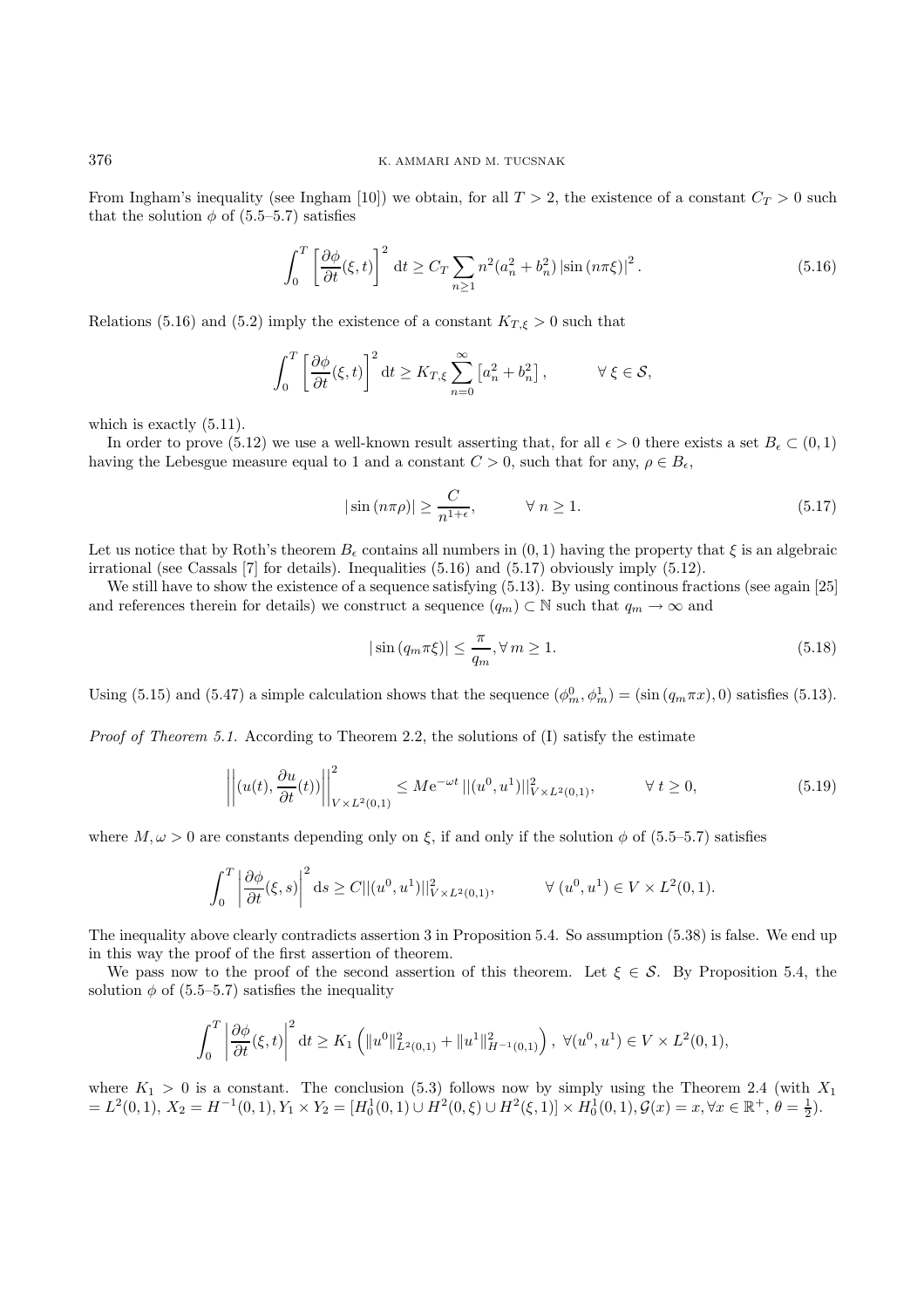Let us now suppose that  $\epsilon > 0$  and that  $\xi$  belongs to the set  $B_{\epsilon}$ . From (5.12), it follows (5.4) by Theorem 2.4 (with  $X_1 = H^{-\epsilon}(0, 1), X_2 = H^{-1-\epsilon}(0, 1), Y_1 \times Y_2 = [H_0^1(0, 1) \cup H^2(0, \xi) \cup H^2(\xi, 1)] \times H_0^1(0, 1), \mathcal{G}(x) = x, \forall x$  $\in \mathbb{R}^+, \theta = \frac{1}{2+\epsilon}.$ 

**Remark 5.5.** The same method can be applied for a string with different boundary conditions (see Ammari *et al.* [2]).

### 5.2. **Second example: Stabilization of the Bernoulli–Euler beam**

We consider the following initial and boundary value problem:

$$
\frac{\partial^2 u}{\partial t^2}(x,t) + \frac{\partial^4 u}{\partial x^4}(x,t) + \frac{\partial u}{\partial t}(\xi,t)\,\delta_\xi = 0, \quad 0 < x < 1, \ t > 0,\tag{5.20}
$$

$$
u(0,t) = u(1,t) = \frac{\partial^2 u}{\partial x^2}(0,t) = \frac{\partial^2 u}{\partial x^2}(1,t) = 0, \quad t > 0,
$$
\n(5.21)

$$
u(x,0) = u^{0}(x), \frac{\partial u}{\partial t}(x,0) = u^{1}(x), \quad 0 < x < 1. \tag{5.22}
$$

Here u denotes the transverse displacement of the beam,  $\delta_{\xi}$  is the Dirac mass concentrated at the point  $\xi \in (0,1)$ and we suppose that the length of the beam is equal to 1.

In this case,

$$
X = L^{2}(0, 1), \ U = \mathbb{R}, \ V = H^{2}(0, 1) \cap H_{0}^{1}(0, 1),
$$

and

$$
A = \frac{d^4}{dx^4}, \mathcal{D}(A) = \left\{ u \in H^4(0,1) \cap H_0^1(0,1), \frac{d^2u}{dx^2}(0) = \frac{d^2u}{dx^2}(1) = 0 \right\},\tag{5.23}
$$
  

$$
Bk = k\delta_{\xi}, \forall k \in \mathbb{R}.
$$

 $\mathcal{A}_d$  is given by

$$
\mathcal{A}_d\begin{pmatrix}u\\v\end{pmatrix}=\begin{pmatrix}v\\-\frac{\mathrm{d}^4u}{\mathrm{d}x^4}-v(\xi)\,\delta_{\xi}\end{pmatrix},\,
$$

$$
\forall (u, v) \in \mathcal{D}(\mathcal{A}_d) = \Big\{(u, v) \in \left[H^2(0, 1) \cap H^4(0, \xi) \cap H^4(\xi, 1)\right] \times H^2(0, 1), \ u(0) = v(0)\Big\}
$$

$$
=u(1)=v(1)=\frac{\mathrm{d}^{2}u}{\mathrm{d}x^{2}}(0)=\frac{\mathrm{d}^{2}u}{\mathrm{d}x^{2}}(1)=0, \frac{\mathrm{d}^{2}u}{\mathrm{d}x^{2}}(\xi+)=\frac{\mathrm{d}^{2}u}{\mathrm{d}x^{2}}(\xi-), \frac{\mathrm{d}^{3}u}{\mathrm{d}x^{3}}(\xi+)-\frac{\mathrm{d}^{3}u}{\mathrm{d}x^{3}}(\xi-)=-v(\xi)\Big\}.
$$

The stability results can now be stated as follows.

**Theorem 5.6.** 1. For any  $\xi \in (0,1)$  the system described by  $(5.20-5.22)$  is not exponentially stable in  $V \times L^2(0,1)$ .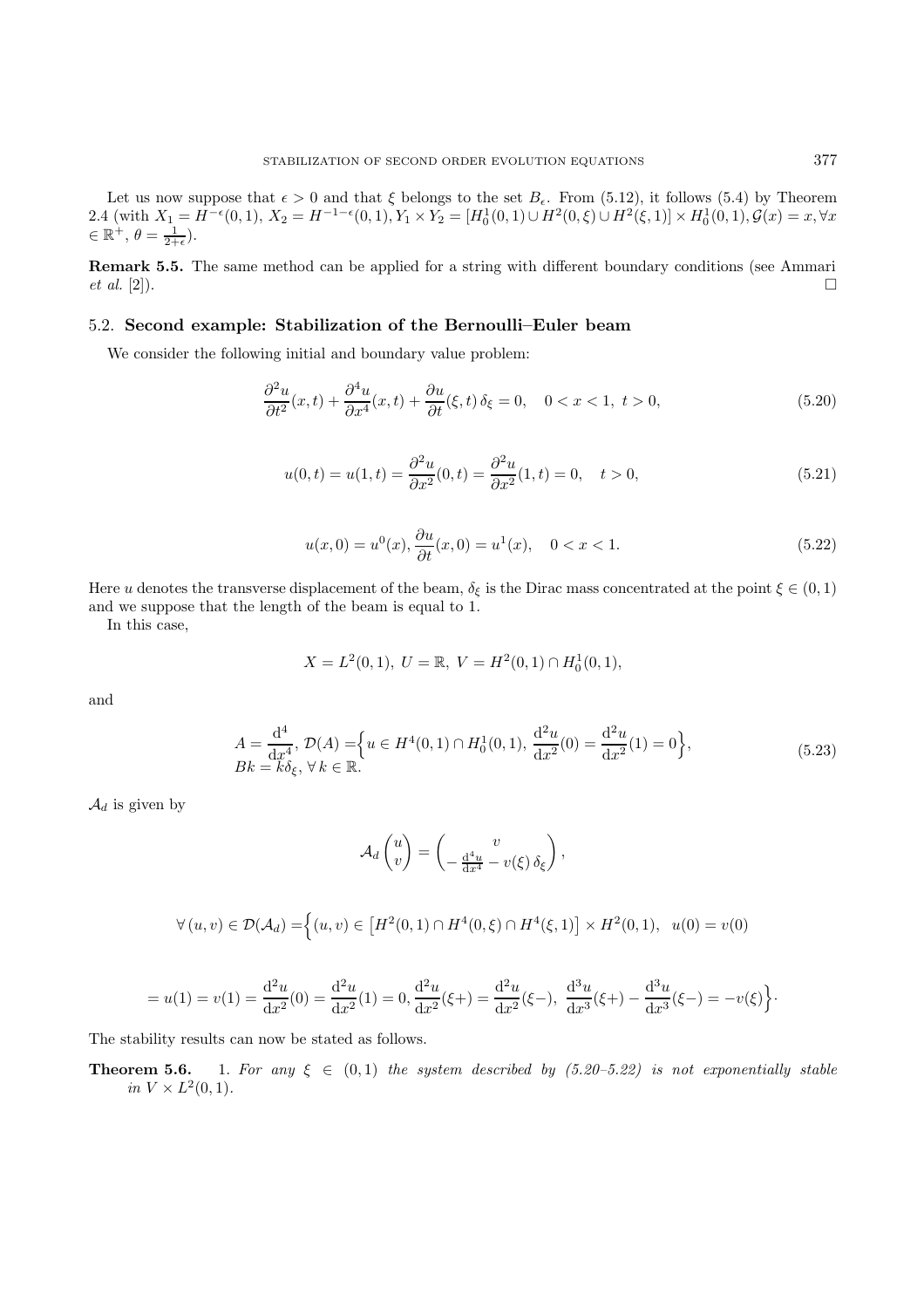2. For all  $\xi$  in the set S defined in Section 5.1 and for all  $t \geq 0$  we have

$$
\left\| \left( u(t), \frac{\partial u}{\partial t}(t) \right) \right\|_{V \times L^2(0,1)}^2 \le \frac{C_{\xi}}{(t+1)^2} ||(u^0, u^1)||^2_{\mathcal{D}(\mathcal{A}_d)},
$$
  

$$
\forall (u^0, u^1) \in \mathcal{D}(\mathcal{A}_d),
$$
 (5.24)

where  $C_{\xi} > 0$  is a constant depending only on  $\xi$ .

3. If  $\epsilon > 0$  then, for almost all  $\xi \in (0,1)$  and for all  $t \ge 0$  we have

$$
\left\| (u(t), \frac{\partial u}{\partial t}(t)) \right\|_{V \times L^2(0,1)}^2 \leq \frac{C_{\xi,\epsilon}}{(t+1)^{\frac{2}{1+\epsilon}}} ||(u^0, u^1)||^2_{\mathcal{D}(\mathcal{A}_d)},
$$
  

$$
\forall (u^0, u^1) \in \mathcal{D}(\mathcal{A}_d),
$$
 (5.25)

where  $C_{\xi,\epsilon} > 0$  is a constant depending only on  $\xi$  and  $\epsilon$ . In this case the problem (2.3, 2.4) becomes

$$
\frac{\partial^2 \phi}{\partial t^2}(x,t) + \frac{\partial^4 \phi}{\partial x^4}(x,t) = 0, \quad 0 < x < 1, \ t > 0,\tag{5.26}
$$

$$
\phi(0,t) = \phi(1,t) = \frac{\partial^2 \phi}{\partial x^2}(0,t) = \frac{\partial^2 \phi}{\partial x^2}(1,t) = 0, \quad t > 0,
$$
\n(5.27)

$$
\phi(x,0) = u^{0}(x), \frac{\partial \phi}{\partial t}(x,0) = u^{1}(x), \quad 0 < x < 1. \tag{5.28}
$$

**Lemma 5.7.** The operators A and B defined in (5.23) satisfy assumption (H). *Proof.* Let  $k \in \mathbb{R}$ . It can be easily checked that  $v = (\lambda^2 - A)^{-1} Bk$  satisfies:

$$
\lambda^2 v(x) + \frac{d^4 v}{dx^4}(x) = 0, \ x \in (0, \xi) \cup (\xi, 1), \ Re \lambda > 0,
$$
\n(5.29)

$$
v(0) = v(1) = \frac{d^2v}{dx^2}(0) = \frac{d^2v}{dx^2}(1) = 0, Re\lambda > 0,
$$
\n(5.30)

$$
[v]_{\xi} = \left[\frac{\mathrm{d}v}{\mathrm{d}x}\right]_{\xi} = \left[\frac{\mathrm{d}^2v}{\mathrm{d}x^2}\right]_{\xi} = 0,\tag{5.31}
$$

$$
\left[\frac{\mathrm{d}^3 v}{\mathrm{d}x^3}\right]_{\xi} = k, \ Re\lambda > 0,\tag{5.32}
$$

where we denote by  $[f]_\xi$  the jump of the function  $f$  at the point  $\xi.$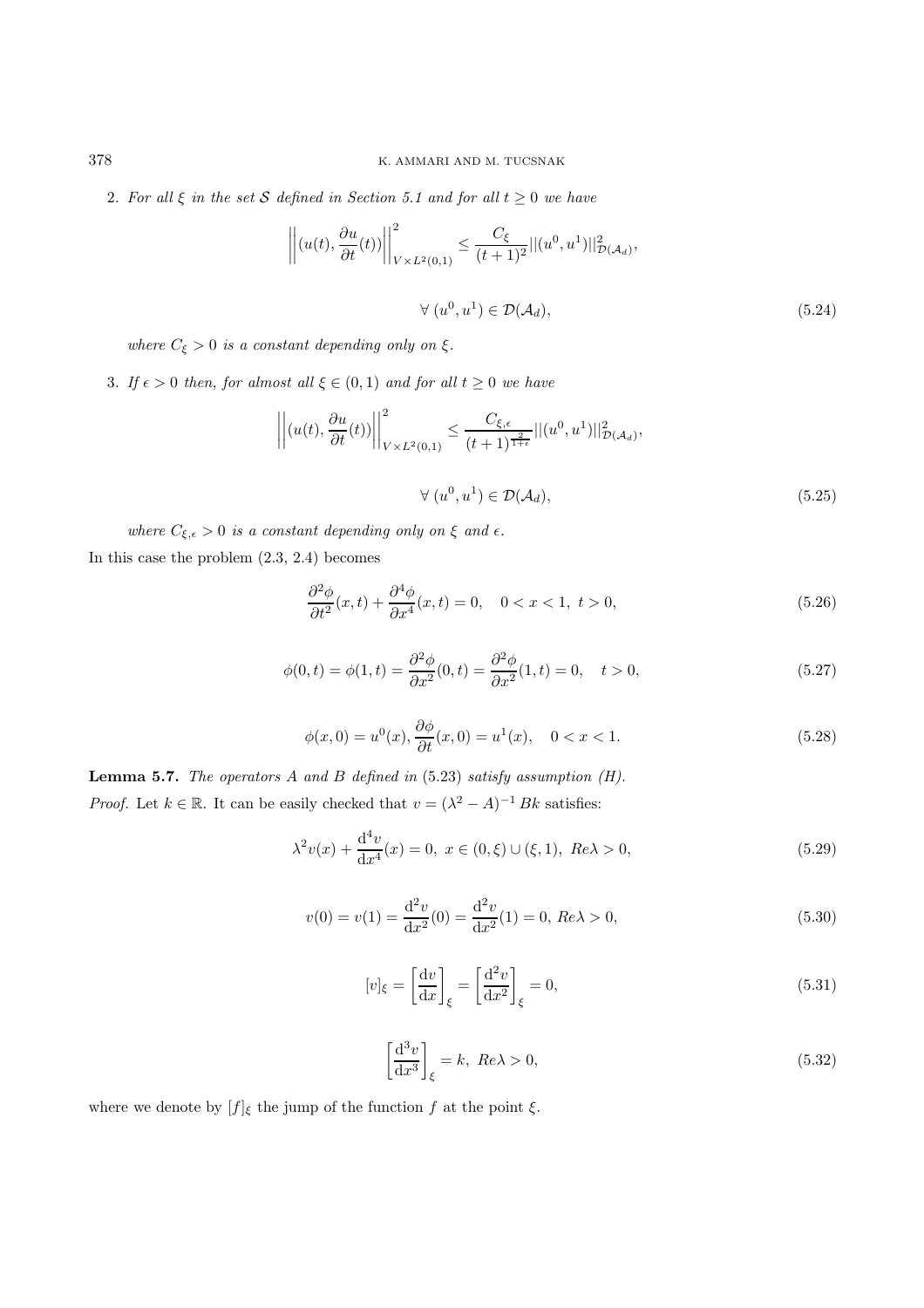Recall that  $\lambda = iw^2$  where  $w \in \left\{ re^{i\gamma}; r > 0, \gamma \in ]-\frac{\pi}{2},0[\right\}$ . Then, the solutions of (5.29–5.31) have the following form

$$
v(x) = \begin{cases} -\frac{1}{2w^3} \left\{ \frac{\sin[w(\xi-1)]\sin(wx)}{\sin(w)} - \frac{\sin(wx)\sin[w(\xi-1)]}{\sin(w)} \right\} k, \ x \in (0,\xi), \\ -\frac{1}{2w^3} \left\{ \frac{\sin(w\xi)\sin[(w(x-1)])}{\sin(w)} - \frac{\sin(w\xi)\sin[w(x-1)]}{\sin(w)} \right\} k, \ x \in (\xi,1). \end{cases}
$$

Then the function  $H(\lambda) = \lambda B^*(\lambda^2 - A)^{-1}B$  is given by

$$
H(\lambda = iw^2) = \frac{i}{2w} \left\{ -\frac{\sin(w\xi)\sin[w(\xi - 1)]}{\sin(w)} + \frac{\sin(w\xi)\sin[w(\xi - 1)]}{\sin(w)} \right\}, \forall Re \lambda > 0.
$$

By Lemma 3.4 in [1] we conclude that  $H(\lambda)$  is bounded on  $C_{\beta}$ .

The observability inequalities are given in the proposition below.

**Proposition 5.8.** Let  $T > 0$  be fixed and  $S \subset [0,1]$  be the set introduced in Section 5.1. Then

1. For all  $\xi \in \mathcal{S}$  the solution  $\phi$  of (5.26–5.28) satisfies

$$
\int_{0}^{T} \left| \frac{\partial \phi}{\partial t}(\xi, t) \right|^{2} dt \ge C_{\xi} \left( \|u^{0}\|_{H^{1}(0, 1)}^{2} + \|u^{1}\|_{H^{-1}(0, 1)}^{2} \right),
$$
  

$$
\forall (u^{0}, u^{1}) \in V \times L^{2}(0, 1),
$$
 (5.33)

where  $C_{\xi} > 0$  is a constant depending only on  $\xi$ .

2. For all  $\epsilon > 0$  and for almost all  $\xi \in (0,1)$  the solution  $\phi$  of (5.26–5.28) satisfies

$$
\int_0^T \left| \frac{\partial \phi}{\partial t}(\xi, t) \right|^2 dt \ge C_{\xi, \epsilon} \left( \|u^0\|_{H^{1-\epsilon}(0, 1)}^2 + \|u^1\|_{H^{-1-\epsilon}(0, 1)}^2 \right),
$$
  

$$
\forall (u^0, u^1) \in V \times L^2(0, 1),
$$
 (5.34)

where  $C_{\xi,\epsilon} > 0$  is a constant depending only on  $\xi$  and  $\epsilon$ .

3. The result in assertion 1 is sharp in the sense that, for all  $\xi \in (0,1)$ , there exists a sequence  $(u_m^0, u_m^1)$  $\subset V \times L^2(0,1)$  such that the corresponding sequence of solutions  $(\phi_m)$  of (5.26, 5.27) with initial data  $(u_m^0, u_m^1)$  satisfies

$$
\lim_{m \to \infty} \frac{\int_0^T \left| \frac{\partial \phi_m}{\partial t} (\xi, t) \right|^2 dt}{\|u_m^0\|_{H^{1+\epsilon}(0,1)}^2 + \|u_m^1\|_{H^{-1+\epsilon}(0,1)}^2} = 0.
$$
\n(5.35)

Proof. Let

$$
u^{0}(x) = \sum_{n=1}^{\infty} a_n \sin(n\pi x), \ u^{1}(x) = \sum_{n=1}^{\infty} nb_n \sin(n\pi x),
$$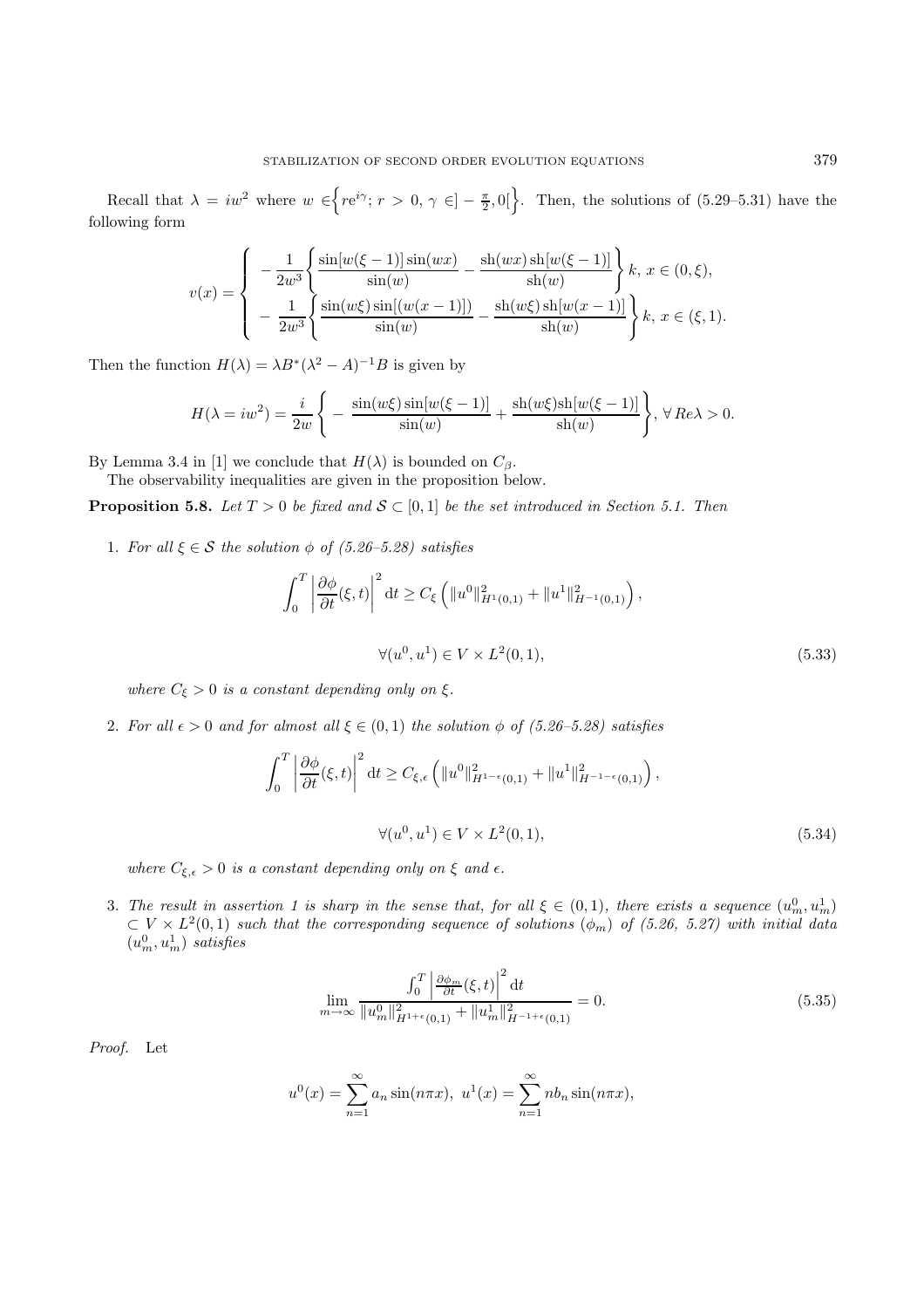with

$$
(n^2a_n),(nb_n)\subset l^2(\mathbb{R}).
$$

Which implies that

$$
\frac{\partial \phi}{\partial t}(\xi, t) = \sum_{n=1}^{\infty} \left[ -n^2 \pi^2 a_n \sin\left(n^2 \pi^2 t\right) \sin\left(n \pi \xi\right) + n^2 \pi^2 b_n \cos\left(n^2 \pi^2 t\right) \sin\left(n \pi \xi\right) \right].
$$
 (5.36)

From (5.36) and Ingham's inequality (see [10]), we obtain that, for all  $T > 2$ , there exists a constant  $C_T > 0$ such that

$$
\int_0^T \left| \frac{\partial \phi}{\partial t}(\xi, t) \right|^2 dt \ge C_T \sum_{n=1}^\infty \left[ n^4 a_n^2 \sin^2\left(n\pi\xi\right) + n^4 b_n^2 \sin^2\left(n\pi\xi\right) \right]. \tag{5.37}
$$

Suppose now that  $\xi$  belongs to the set S defined in Section 5.1. Then relations (5.37) and (5.2) imply the existence of a constant  $K_{T,\xi} > 0$  such that

$$
\int_0^T \left| \frac{\partial \phi}{\partial t}(\xi, t) \right|^2 dt \ge K_{T, \xi} \sum_{n=1}^\infty \left[ n^2 a_n^2 + n^2 b_n^2 \right], \qquad \forall \xi \in \mathcal{S},
$$

which is exactly  $(5.33)$ .

Assertions 2 and 3 of the proposition can be proved by simply adapting the proof of Proposition 5.4. So we skip the details.

*Proof of Theorem 5.6.* 1. According to Theorem 2.2, all finite energy solutions of  $(5.20-5.22)$  satisfy the estimate

$$
\left\| (u(t), \frac{\partial u}{\partial t}(t)) \right\|_{V \times L^2(0,1)}^2 \le M e^{-\omega t} ||(u^0, u^1)||_{V \times L^2(0,1)}^2, \qquad \forall \ t \ge 0,
$$
\n(5.38)

where  $M, \omega > 0$  are constants depending only on  $\xi$ , if and only if the solution  $\phi$  of (5.26–5.28) satisfies

$$
\int_0^T \left| \frac{\partial \phi}{\partial t}(\xi, s) \right|^2 ds \ge C ||(u^0, u^1)||^2_{V \times L^2(0, 1)}, \qquad \forall (u^0, u^1) \in V \times L^2(0, 1).
$$

The inequality above clearly contradicts assertion 3 in Proposition 5.8. So Assumption (5.38) is false. We end up in this way the proof of the first assertion of this theorem.

We pass now to the proof of the second assertion of this theorem. Let  $\xi \in \mathcal{S}$ . By Proposition 5.8, the solution  $\phi$  of (5.26–5.28) satisfies the inequality

$$
\int_0^T \left| \frac{\partial \phi}{\partial t}(\xi, t) \right|^2 dt \ge K_1 \left( \|u^0\|_{H^1(0, 1)}^2 + \|u^1\|_{H^{-1}(0, 1)}^2 \right), \ \forall (u^0, u^1) \in V \times L^2(0, 1),
$$

where  $K_1 > 0$  is a constant. The conclusion (5.24) follows now by simply using the Theorem 2.4 (with  $X_1 = H^1(0,1), X_2 = H^{-1}(0,1), Y_1 \times Y_2 = [H^2(0,1) \cap H^4(0,1) \cap H^4(\xi,1)] \times H^2(0,1), \theta = \frac{2}{3}).$ 

Let us now suppose that  $\epsilon > 0$  and that  $\xi$  belongs to the set  $B_{\epsilon}$ , introduced in the proof of Proposition 5.4. From (5.34), it follows (5.25) by Theorem 2.4 (with  $X_1 = H^{1-\epsilon}(0, 1), X_2 = H^{-1-\epsilon}(0, 1), Y_1 \times Y_2$ =  $[H^2(0,1) \cap H^4(0,1) \cap H^4(\xi,1)] \times H^2(0,1), \theta = \frac{2}{3+\epsilon}).$ 

**Remark 5.9.** For different boundary condition there exist points  $\xi \in (0,1)$  for which we have exponential decay (see Repartier [20] and [1] for characterization of these points) decay (see Rebarber [20] and [1] for characterization of these points).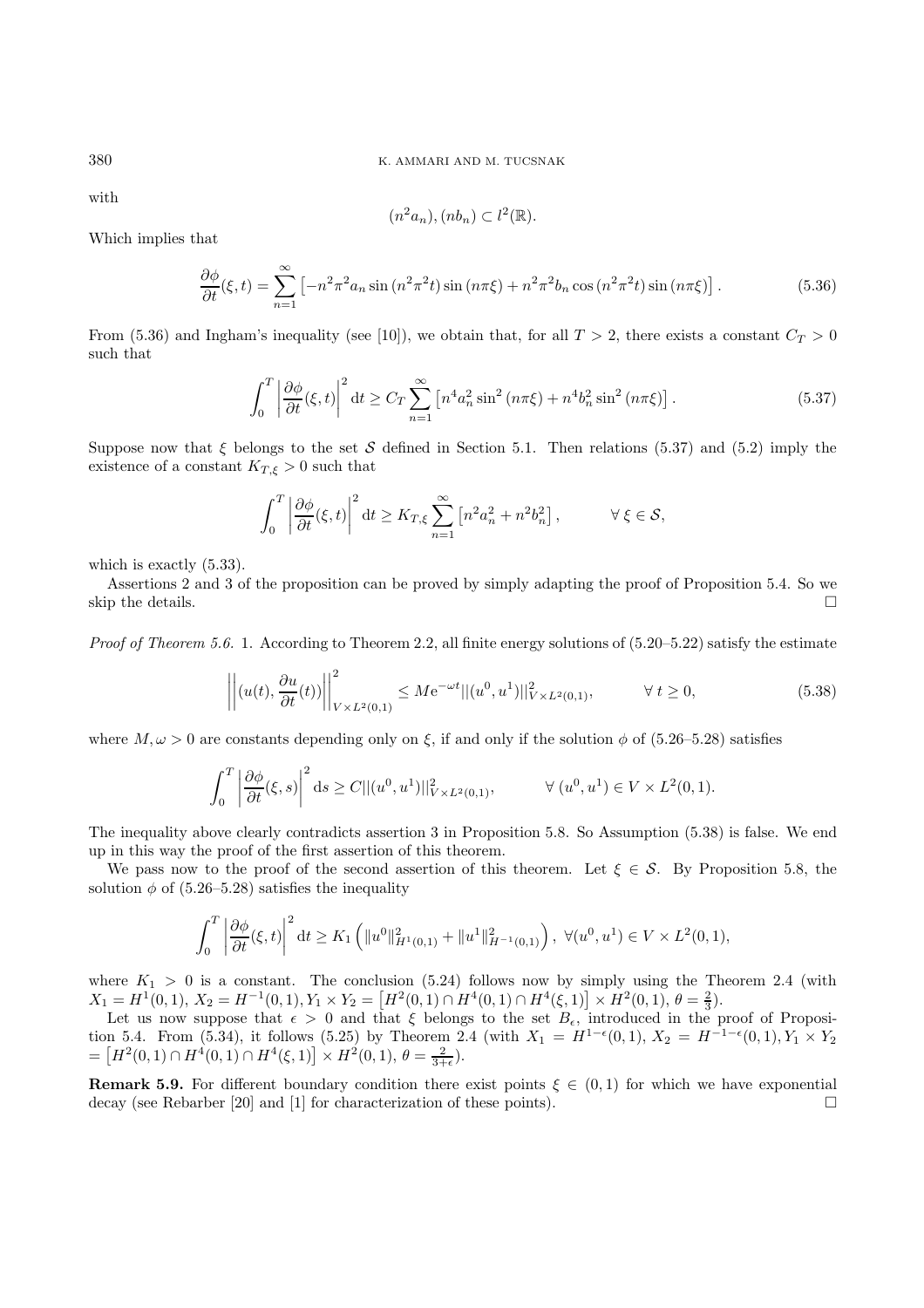#### 5.3. **Third example: Dirichlet boundary stabilization of the wave equation in a disk**

 $\text{Let } B_R = \Big\{ x \in \mathbb{R}^2, ||x||_e < R \Big\} \text{ with boundary } \partial B_R = \bar{\Gamma}_0 \cup \bar{\Gamma}_1 \text{, where } \Gamma_0, \Gamma_1 \text{ are disjoint parts of the boundary.}$ relatively open in  $\partial B_R$ , int(Γ<sub>0</sub>)  $\neq \emptyset$ . Above  $||.||_e$  denotes the Euclidean norm in  $\mathbb{R}^2$ . We consider the wave equation:

$$
\frac{\partial^2 u}{\partial t^2} - \Delta u = 0, B_R \times (0, +\infty),\tag{5.39}
$$

$$
u = \frac{\partial}{\partial \nu}(Gu'), \Gamma_0 \times (0, +\infty), \tag{5.40}
$$

$$
u = 0, \Gamma_1 \times (0, +\infty), \tag{5.41}
$$

$$
u(x,0) = u^{0}(x), \frac{\partial u}{\partial t}(x,0) = u^{1}(x), B_{R},
$$
\n(5.42)

where  $\nu$  is the unit normal vector of  $\partial B_R$  pointing towards the exterior of  $B_R$  and  $G = (-\Delta)^{-1} : H^{-1}(B_R)$  $\rightarrow H_0^1(B_R).$ 

Denote:  $A = -\Delta$ ,  $\mathcal{D}(A) = H_0^1(B_R)$ . We will also denote by A the extension of this operator  $A : L^2(B_R)$  $\rightarrow (H^2(B_R) \cap H_0^1(B_R))'$ . Notice that  $(H^2(B_R) \cap H_0^1(B_R))'$  is the dual of  $\mathcal{D}(A^{\frac{1}{2}})$  with respect to the pivot space  $H^{-1}(B_R)$ . Moreover define

$$
B \in \mathcal{L}(L^2(\Gamma_0), (H^2(B_R) \cap H_0^1(B_R))')
$$

by  $Bv = ADv$ ,  $\forall v \in L^2(\Gamma_0)$ , where  $D \in \mathcal{L}(L^2(\Gamma_0), L^2(B_R))$  is the Dirichlet map *i.e.*,  $Df = g$  if and only if

$$
\begin{cases} \Delta g = 0, B_R, \\ g = f, \Gamma_0, g = 0, \Gamma_1. \end{cases}
$$

Problem (5.39–5.42) can be rewritten in  $V \times X = L^2(B_R) \times H^{-1}(B_R)$  as follows

$$
\begin{cases}\n u'' + Au + BB^*u' = 0, \\
 u(0) = u^0, u'(0) = u^1.\n\end{cases}
$$

Then, according to Proposition 2.1 the problem (5.39–5.42) is well-posed in  $L^2(B_R) \times H^{-1}(B_R)$ , *i.e.*, for all  $(u^0, u^1) \in L^2(B_R) \times H^{-1}(B_R)$ , equations (5.39–5.42) admit a unique solution

$$
u \in C([0,\infty); L^2(B_R)) \cap C^1([0,\infty); H^{-1}(B_R)).
$$

Moreover  $u(x, t)$  satisfies the following energy estimate

$$
||(u^0, u^1)||^2_{L^2(B_R)\times H^{-1}(B_R)} - \left|\left|\left(u(t), \frac{\partial u}{\partial t}(t)\right)\right|\right|^2_{L^2(B_R)\times H^{-1}(B_R)} = 2\int_0^t \int_{\Gamma_0} \left|\frac{\partial [G(\frac{\partial u}{\partial t})]}{\partial \nu}(x, s)\right|^2 d\Gamma_0 ds. \tag{5.43}
$$

Let  $\phi$  be the solution of the following problem

$$
\frac{\partial^2 \phi}{\partial t^2} - \Delta \phi = 0, B_R \times (0, \infty), \tag{5.44}
$$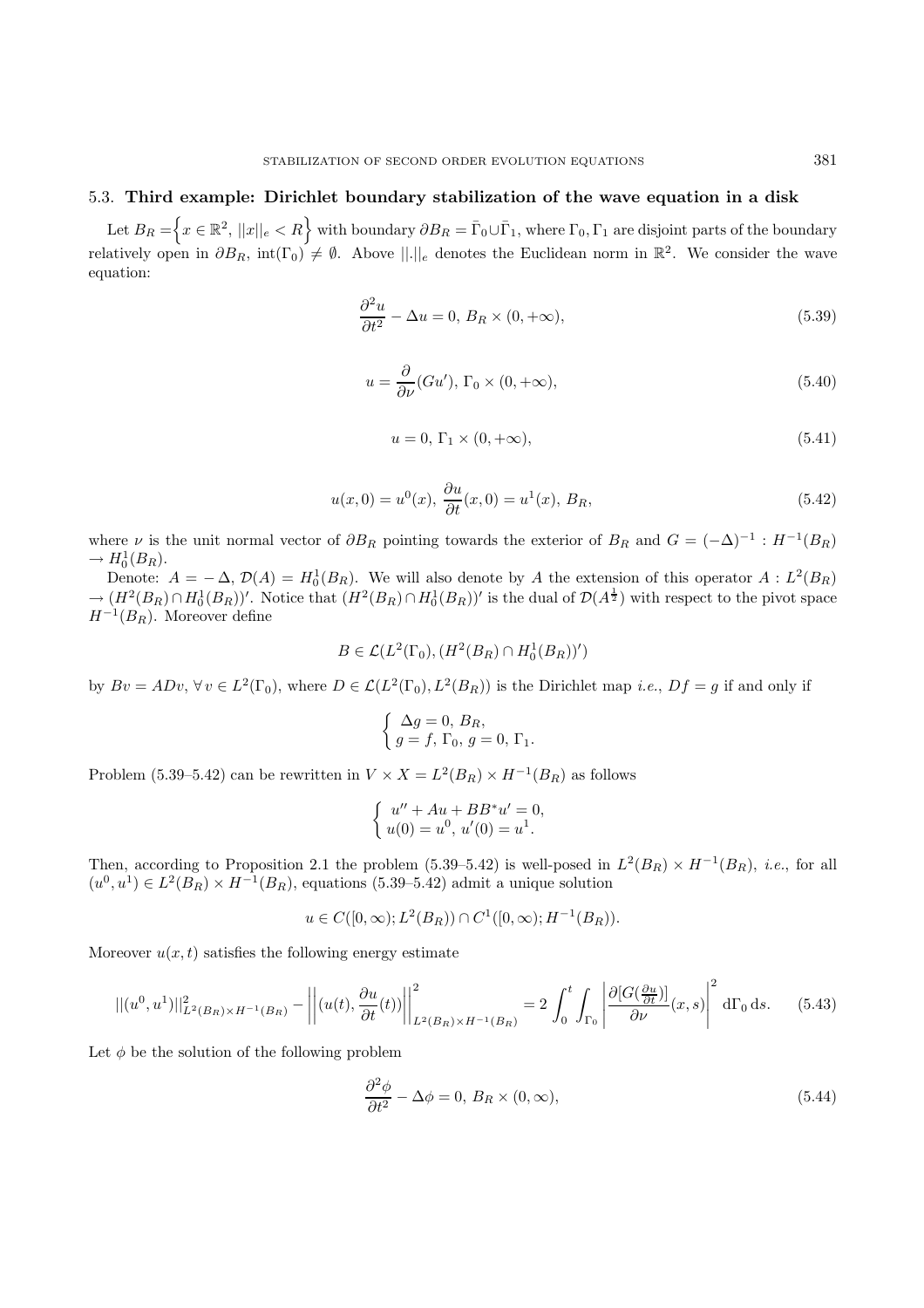382 K. AMMARI AND M. TUCSNAK

$$
\phi = 0, \, \partial B_R \times (0, \infty), \tag{5.45}
$$

$$
\phi(x,0) = \phi^0(x), \frac{\partial \phi}{\partial t}(x,0) = \phi^1(x), B_R.
$$
\n(5.46)

Denote

$$
\mathcal{A}_d = \left( \begin{array}{cc} 0 & I \\ \Delta & 0 \end{array} \right),
$$

with

$$
\mathcal{D}(\mathcal{A}_d) = \left\{ (u,v) \in L^2(B_R) \times H^{-1}(B_R) / (v,\Delta u) \in L^2(B_R) \times H^{-1}(B_R), u_{|\Gamma_0} = \frac{\partial [Gv]}{\partial \nu}, u_{|\Gamma_1} = 0 \right\}.
$$

If  $(u, v) \in \mathcal{D}(\mathcal{A}_d)$  we denote

$$
||(u,v)||_{\mathcal{D}(\mathcal{A}_d)}^2 = ||(u,v)||_{L^2(B_R)\times H^{-1}(B_R)}^2 + ||(v,\Delta u)||_{L^2(B_R)\times H^{-1}(B_R)}^2.
$$

The following holds.

**Theorem 5.10.** Suppose that there exists  $T_0 > 0$  such that the solution  $\phi$  of (5.44–5.46) satisfy for all  $T > T_0$ 

$$
\int_0^T \int_{\Gamma_0} \left| \frac{\partial \phi}{\partial \nu} \right|^2 d\Gamma_0 dt \ge C \left\| (\phi^0, \phi^1) \right\|_{H_0^1(B_R) \times L^2(B_R)}^2,
$$
\n(5.47)

where C is a positive constant which depends only on  $T_0$ .

Then all finite energy solutions  $(u(t), u'(t))$  of (5.39–5.42) decay exponentially to zero in  $L^2(B_R) \times H^{-1}(B_R)$ .

Similar results were proved in a more general geometry and by different methods (see for instance Bardos et al. [4] and references therein).

**Remark 5.11.** Necessary and sufficient condition such that assumption (5.47) is satisfied is given in Bardos et al. [5].

**Theorem 5.12.** For all  $(u^0, u^1) \in \mathcal{D}(\mathcal{A}_d)$  there exists a constant  $K > 0$  such that

$$
\left\| (u(t), \frac{\partial u}{\partial t}(t)) \right\|_{L^2(B_R) \times H^{-1}(B_R)}^2 \le \frac{K \| (u^0, u^1) \|_{\mathcal{D}(\mathcal{A}_d)}^2}{\ln(1+t)}, \ \forall t > 0. \tag{5.48}
$$

### **Technicals results**

To prove Theorem 5.10 and Theorem 5.12 we need the following technicals results.

Let  $\beta > 0$  be a fixed real number and  $C_{\beta} = \bigg\{\lambda \in \mathbb{C} \mid Re\lambda = \beta \bigg\}$ . Denote by  $J_l$  the Bessel functions of integer order of first kind:

$$
\begin{cases}\n\frac{1}{r}\frac{d}{dr}\left(r\frac{dJ_l}{dr}(r)\right) + \left(1 - \frac{l^2}{r^2}\right)J_l(r) = 0, \text{ for } r > 0, \\
J_l \text{ is regular in } r = 0.\n\end{cases}
$$
\n(5.49)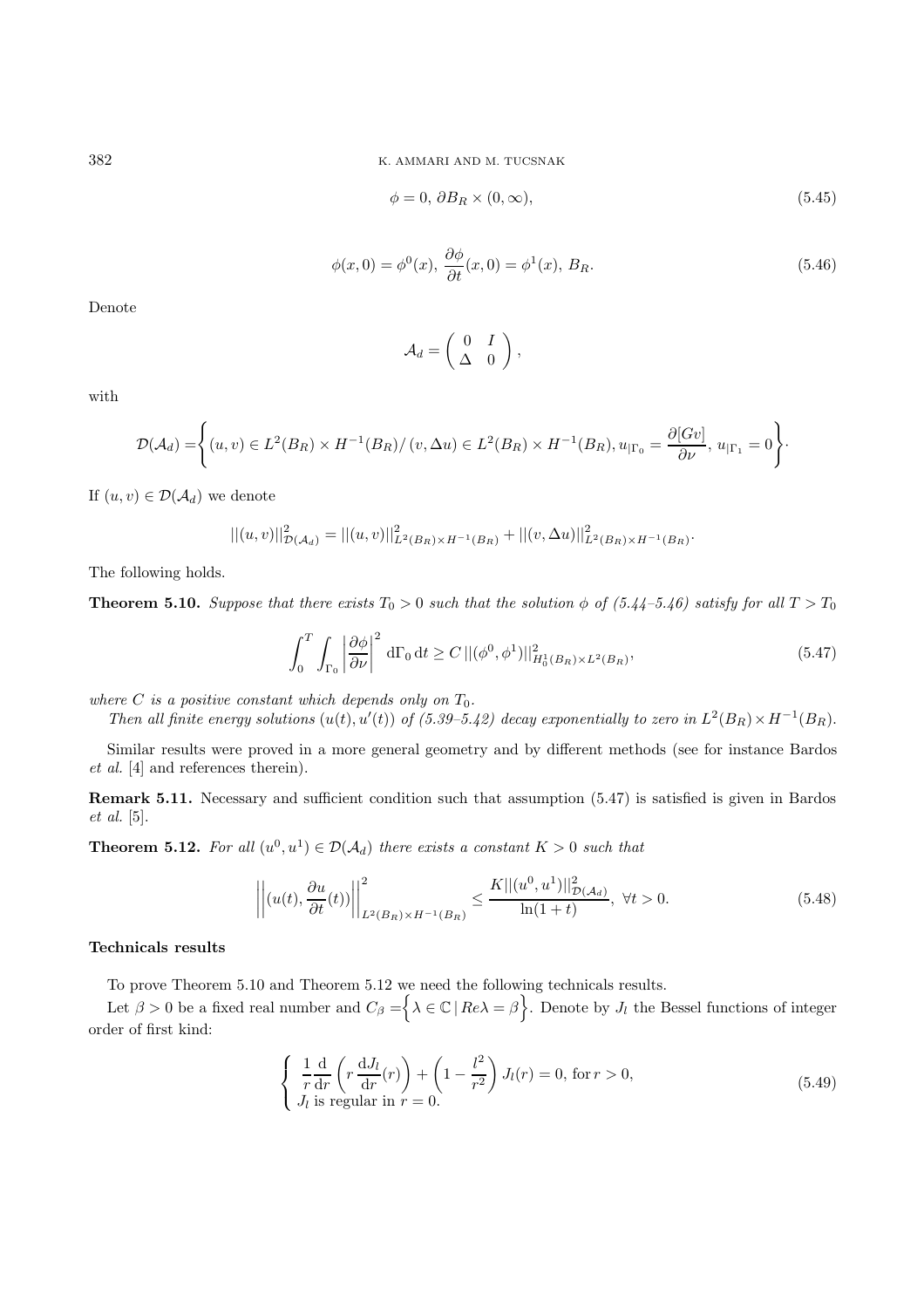**Proposition 5.13.** There exists a constant  $c_{\beta} > 0$  (depends only on  $\beta$  and R), such that

$$
\sup_{\lambda \in C_{\beta}} \frac{1}{|\lambda|} \left| i \lambda \frac{J'_{l}(i \lambda R)}{J_{l}(i \lambda R)} - \frac{l}{R} \right| \leq c_{\beta}.
$$

*Proof.* The above estimate follows from the uniform asymptotic expansions of  $J_l(z)$  (for |l| and |z| big enough). The reader is refered to Olver and Watson for the derivation and the proof of these asymptotic expansions. According to Olver and Watson, there are three regions for the asymptotic expansions of  $J_l(z) : |z| \gg |l|, |l| \ll |z|$ and the transition region where  $|z| \sim |l|$ . Making use of the formulas given in Olver [18] and Watson [27] (pp. 231 and 249), in each region we compute the asymptotic expansion of  $\frac{J_l'(z)}{J_l(z)}$ . The following holds.

For  $|l|\gg|\text{Im }\lambda|,$ 

$$
\left|i\lambda \frac{J_l'(i\lambda R)}{J_l(i\lambda R)} - \frac{l}{R}\right| \le C,
$$

where C is independant in l and in Im $\lambda$ .

For |l|∼|Imλ|,

$$
i\lambda \frac{J'_l(i\lambda R)}{J_l(i\lambda R)} \sim \lambda^{\frac{2}{3}}.
$$

For  $|l| \ll |\text{Im }\lambda|$ ,

$$
\left|i\lambda \frac{J_l'(i\lambda R)}{J_l(i\lambda R)} - \frac{l}{R}\right| \le C |\lambda|,
$$

where C is independent in l and Im $\lambda$ .

The estimates above end the proof.

**Proposition 5.14.** For all  $(\phi^0, \phi^1) \in L^2(B_R) \times H^{-1}(B_R)$  and for all  $\Gamma_0 \subset \partial B_R$ ,  $\text{int}(\Gamma_0) \neq \emptyset$ , there exist  $T, C_1 > 0$  such that

$$
\int_0^T \int_{\Gamma_0} \left| \frac{\partial}{\partial \nu} \left[ G \left( \frac{\partial \phi}{\partial t} \right) \right] \right|^2 d\Gamma_0 dt \geq ||\phi^0, \phi^1||^2_{L^2(B_R) \times H^{-1}(B_R)} exp \left( -2C_1^2 \frac{||(\phi^0, \phi^1)||^2_{L^2(B_R) \times H^{-1}(B_R)}}{||(\phi^0, \phi^1)||^2_{H^{-1}(B_R) \times H^{-2}(B_R)}} \right).
$$

Proof. Let  $\psi = G(\frac{\partial \phi}{\partial t})$ , then  $\psi$  satisfy (5.44, 5.45) with  $(\psi^0 = G(\phi^1), \psi^1 = -\phi_0) \in H_0^1(B_R) \times L^2(B_R)$ . Thus, according to Theorem 1 in Robbiano [21], for all  $\Gamma_0 \subset \partial B_R$ , there exist  $T, C_1 > 0$  such that

$$
||(G(\phi_1), -\phi_0)||_{L^2(B_R)\times H^{-1}(B_R)} \leq \frac{C_1 ||(G(\phi_1), -\phi_0)||_{H_0^1(B_R)\times L^2(B_R)}}{\left[\ln\left(2 + \frac{||(G(\phi_1), -\phi_0)||_{H_0^1(B_R)\times L^2(B_R)}}{\left(\int_0^T \int_{\Gamma_0} |\frac{\partial}{\partial \nu} [G(\frac{\partial \phi}{\partial t})]|^2 d\Gamma_0 dt\right)^{\frac{1}{2}}}\right)\right]^{\frac{1}{2}}}.
$$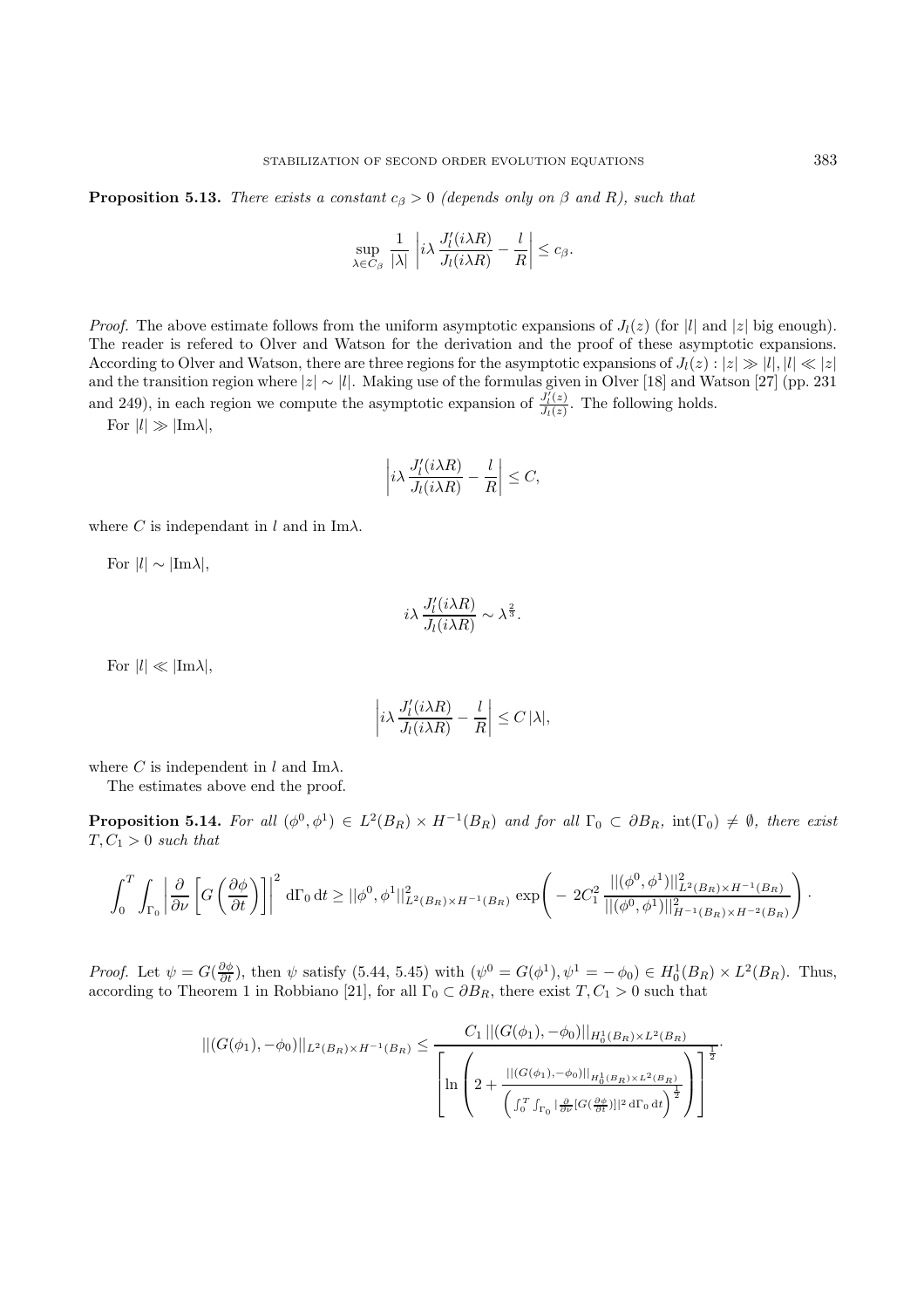Which obviously implies,

$$
\int_0^T \int_{\Gamma_0} \left| \frac{\partial}{\partial \nu} \left[ G \left( \frac{\partial \phi}{\partial t} \right) \right] \right|^2 d\Gamma_0 dt \ge ||\phi^0, \phi^1||^2_{L^2(B_R) \times H^{-1}(B_R)} \exp \left( -2C_1^2 \frac{||(\phi^0, \phi^1)||^2_{L^2(B_R) \times H^{-1}(B_R)}}{||(\phi^0, \phi^1)||^2_{H^{-1}(B_R) \times H^{-2}(B_R)}} \right).
$$

 $\Box$ 

Proof of Theorem 5.10. By Theorem 2.2 it suffices to verify (H). Notice first that

$$
B^*v = \frac{\partial [G(v)]}{\partial \nu}, \,\forall v \in L^2(B_R).
$$

The function  $H(\lambda) \in \mathcal{L}(L^2(\Gamma_0))$  associated to the problem (5.39–5.42) has an explicit representation in terms of Bessell functions. The function  $w = (\lambda^2 - \Delta)^{-1} Bg$  satisfies

$$
\begin{cases}\n\lambda^2 w - \Delta w = 0, B_R, \\
w = g, \Gamma_0, w = 0, \Gamma_1,\n\end{cases}
$$

where  $q \in L^2(\Gamma_0)$ .

If we consider the Fourier expansion

$$
f = \begin{cases} g, \Gamma_0, \\ 0, \Gamma_1, \end{cases} = \sum_{l \in \mathbb{Z}} f_l e^{il\theta} \in L^2(\partial B_R),
$$

a simple calculation using (5.49) shows

$$
w(x) = w(r, \theta) = \sum_{l \in \mathbb{Z}} \frac{J_l(i\lambda r)}{J_l(i\lambda R)} f_l e^{il\theta}.
$$

Thus,

$$
G(w)(x) = G(w)(r,\theta) = \frac{1}{\lambda^2} \sum_{l \in \mathbb{Z}} \left( \frac{J_l(i\lambda r)}{J_l(i\lambda R)} - \left(\frac{r}{R}\right)^l \right) f_l e^{il\theta}.
$$

Which obviously implies that

$$
H(\lambda)g = \lambda \frac{\partial [G(w)]}{\partial \nu}_{\vert r=R} = \frac{1}{\lambda} \sum_{l \in \mathbb{Z}} \left( i \lambda \frac{J_l'(i \lambda R)}{J_l(i \lambda R)} - \frac{l}{R} \right) f_l e^{il\theta}, \forall Re \lambda > 0.
$$

By Proposition 5.13 we obtain

$$
||H(\lambda)g||^2_{L^2(\Gamma_0)} = \frac{1}{|\lambda|^2} \sum_{l \in \mathbb{Z}} \left| i \lambda \frac{J_l'(i \lambda R)}{J_l(i \lambda R)} - \frac{l}{R} \right|^2 \, |f_l|^2 \leq c_\beta^2 \, ||f||^2_{L^2(\partial B_R)} = c_\beta^2 \, ||g||^2_{L^2(\Gamma_0)},
$$

where the positive constant  $c_\beta$  depends only on  $\beta$  and R. From this estimate we conclude that the function  $H(\lambda)$ is bounded on  $C_{\beta}$ , *i.e.* (H) holds true.

Thus, making use of Theorem 2.2, we obtain the exponential stability of all finite energy solutions of  $(5.39-5.42)$ .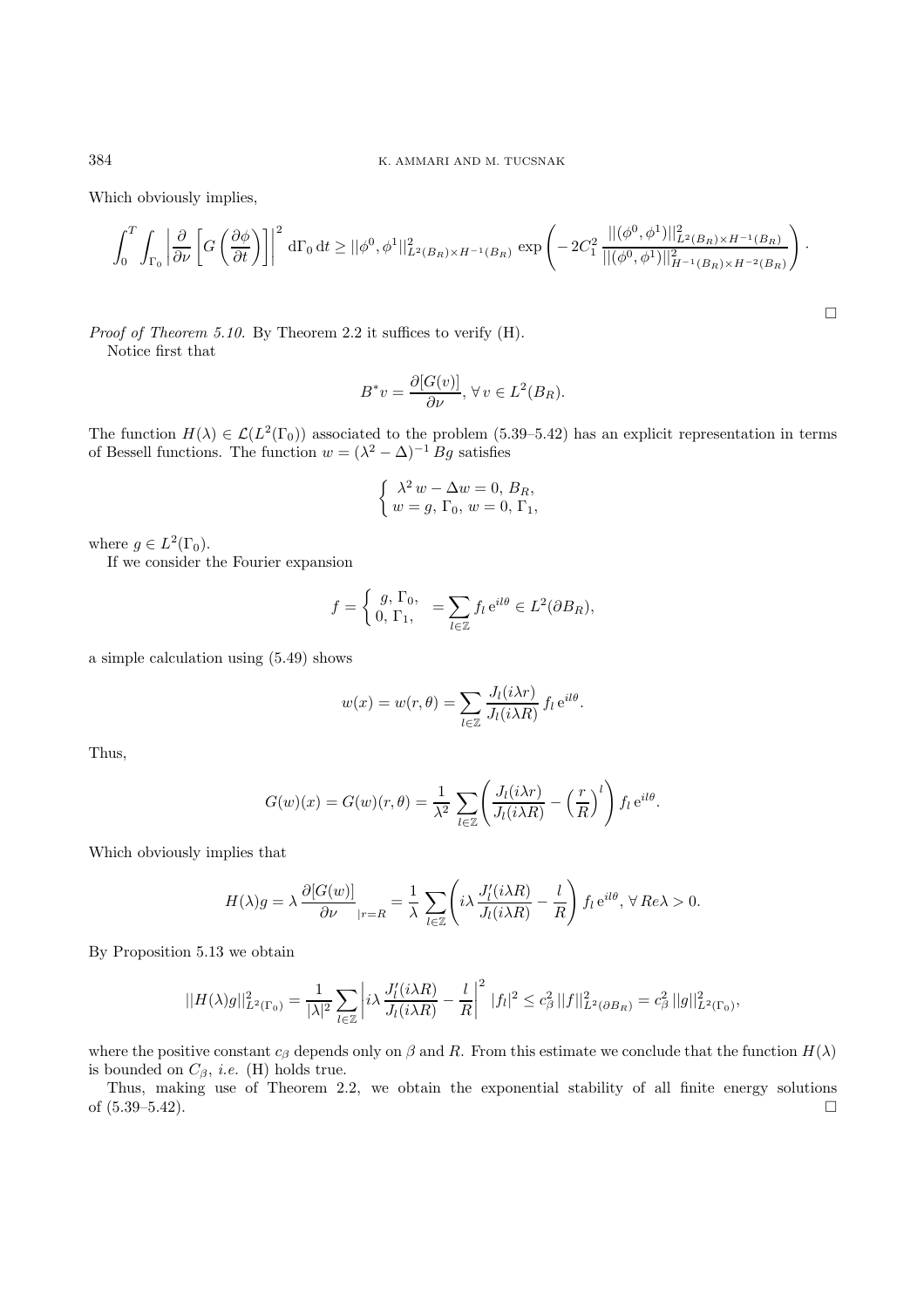Proof of Theorem 5.12. According to Proposition 5.14, for all  $(u^0, u^1) \in L^2(B_R) \times H^{-1}(B_R)$  and for all  $\Gamma_0 \subset \partial B_R$ , there exist  $T > 0$  and  $C_1 > 0$  such that

$$
\int_0^T \left| \left| \frac{\partial [G(\frac{\partial \phi}{\partial t})]}{\partial \nu} \right| \right|_{L^2(\Gamma_0)}^2 dt \ge ||(u^0, u^1)||^2_{L^2(B_R) \times H^{-1}(B_R)} \exp \left( -2C_1^2 \frac{||(u^0, u^1)||^2_{L^2(B_R) \times H^{-1}(B_R)}}{||(u^0, u^1)||^2_{H^{-1}(B_R) \times H^{-2}(B_R)}} \right)
$$

Since (H) is satisfied (see the proof of Th. 5.10), then Lemma 4.1 implies that the solution  $u(x, t)$  of (5.39–5.42) satisfies the following inequality

$$
\int_0^T \left| \left| \frac{\partial [G(\frac{\partial u}{\partial t})]}{\partial \nu} \right| \right|^2_{L^2(\Gamma_0)} dt \ge C \left| |(u^0, u^1)| \right|^2_{L^2(B_R) \times H^{-1}(B_R)} \exp \left( -2C_1^2 \frac{||(u^0, u^1)||^2_{L^2(B_R) \times H^{-1}(B_R)}}{||(u^0, u^1)||^2_{H^{-1}(B_R) \times H^{-2}(B_R)}} \right),
$$

$$
\forall (u^0, u^1) \in L^2(B_R) \times H^{-1}(B_R).
$$

Estimate (5.48) follow from Theorem 2.4 (with  $X_1 = H^{-1}(B_R), X_2 = H^{-2}(B_R), Y_1 \times Y_2 = H^{1}(B_R)$  $\times L^2(B_R), \mathcal{G}(x) = \exp(-\frac{2C_1^2}{x}), \forall x > 0, \theta = \frac{1}{2}$  $\frac{1}{2}$ ).

The authors thank the referee for his helpful suggestions and comments.

#### **REFERENCES**

- [1] K. Ammari and M. Tucsnak, Stabilization of Bernoulli–Euler beams by means of a pointwise feedback force. SIAM. J. Control Optim. **39** (2000) 1160-1181.
- [2] K. Ammari, A. Henrot and M. Tucsnak, Optimal location of the actuator for the pointwise stabilization of a string. C. R. Acad. Sci. Paris Sér. I Math. **330** (2000) 275-280.
- [3] A. Bamberger, J. Rauch and M. Taylor, A model for harmonics on stringed instruments. Arch. Rational Mech. Anal. **79** (1982) 267-290.
- [4] C. Bardos, L. Halpern, G. Lebeau, J. Rauch and E. Zuazua, Stabilisation de l'équation des ondes au moyen d'un feedback portant sur la condition aux limites de Dirichlet. Asymptot. Anal. **4** (1991) 285-291.
- [5] C. Bardos, G. Lebeau and J. Rauch, Sharp sufficient conditions for the observation, control and stabilization of waves from the boundary. SIAM J. Control Optim. **30** (1992) 1024-1065.
- [6] A. Bensoussan, G. Da Prato, M.C. Delfour and S.K. Mitter, Representation and control of infinite Dimensional Systems, Vol. I. Birkhauser (1992).
- [7] J.W.S. Cassals, An introduction to Diophantine Approximation. Cambridge University Press, Cambridge (1966).
- [8] G. Doetsch, Introduction to the theory and application of the Laplace transformation. Springer, Berlin (1974).
- [9] A. Haraux, Une remarque sur la stabilisation de certains syst`emes du deuxi`eme ordre en temps. Portugal Math. **46** (1989) 245-258.
- [10] A.E. Ingham, Some trigonometrical inequalities with applications in the theory of series. Math. Z. **41** (1936) 367-369.
- [11] S. Jaffard, M. Tucsnak and E. Zuazua, Singular internal stabilization of the wave equation. J. Differential Equations **145** (1998) 184-215.
- [12] V. Komornik, Rapid boundary stabilization of linear distributed systems. SIAM J. Control Optim. **35** (1997) 1591-1613.
- [13] V. Komornik and E. Zuazua, A direct method for the boundary stabilization of the wave equation. J. Math. Pures Appl. **69** (1990) 33-54.
- [14] J. Lagnese, Boundary stabilization of thin plates. Philadelphia, SIAM Stud. Appl. Math. (1989).
- [15] S. Lang, Introduction to diophantine approximations. Addison Wesley, New York (1966).
- [16] J.L. Lions, Contrôlabilité exacte des systèmes distribués. Masson, Paris (1998).
- [17] J.L. Lions and E. Magenes, Problèmes aux limites non homogènes et applications, Vol. 1. Dunod, Paris (1968).
- [18] F.W.J. Olver, Asymptotic and Special Functions. Academic Press, New York.

·